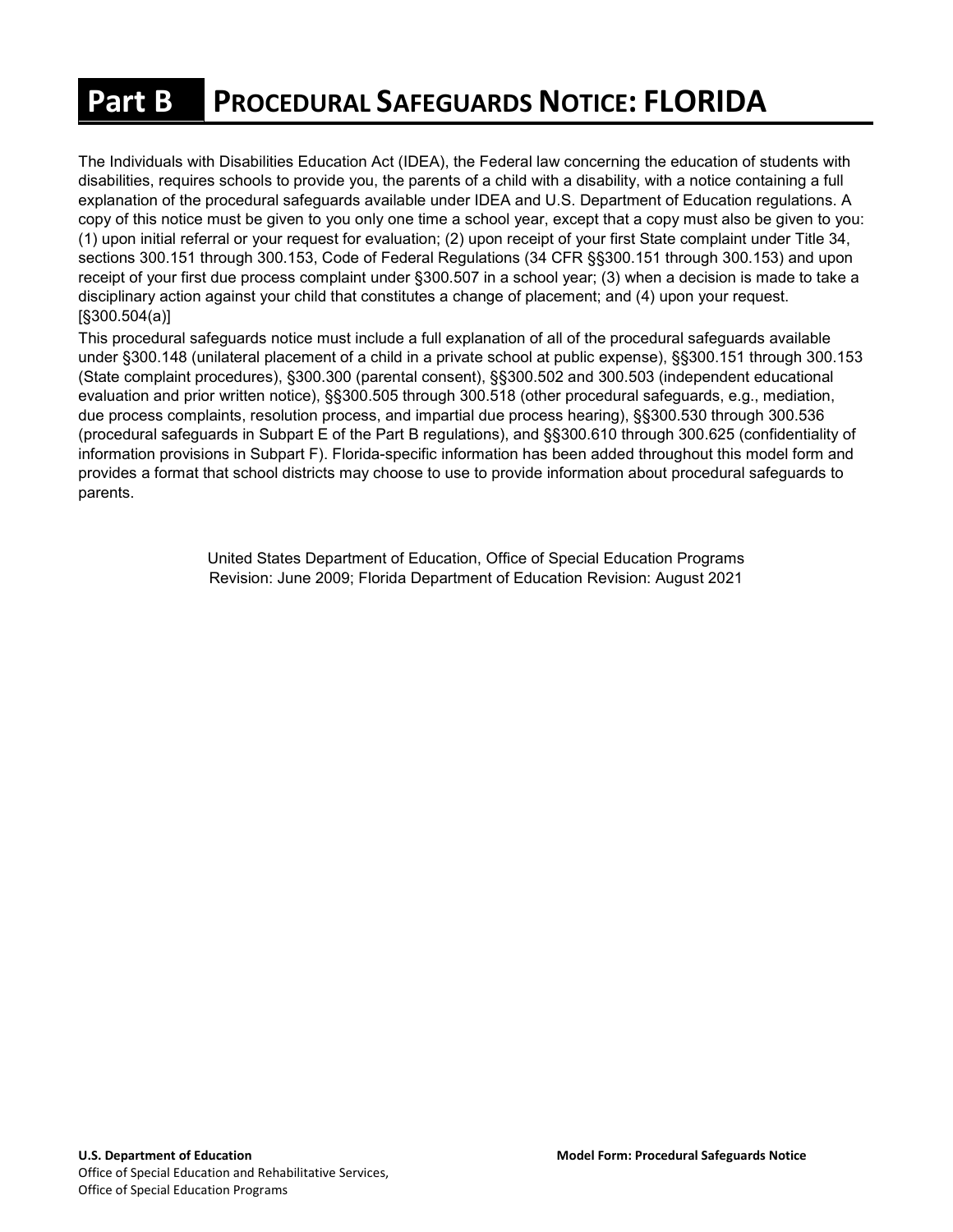## **Table of Contents**

| Differences Between the Procedures for Due Process Complaints and Hearings and for State |  |
|------------------------------------------------------------------------------------------|--|
|                                                                                          |  |
|                                                                                          |  |
|                                                                                          |  |
|                                                                                          |  |
|                                                                                          |  |
|                                                                                          |  |
|                                                                                          |  |
|                                                                                          |  |
|                                                                                          |  |
|                                                                                          |  |
|                                                                                          |  |
|                                                                                          |  |
|                                                                                          |  |
|                                                                                          |  |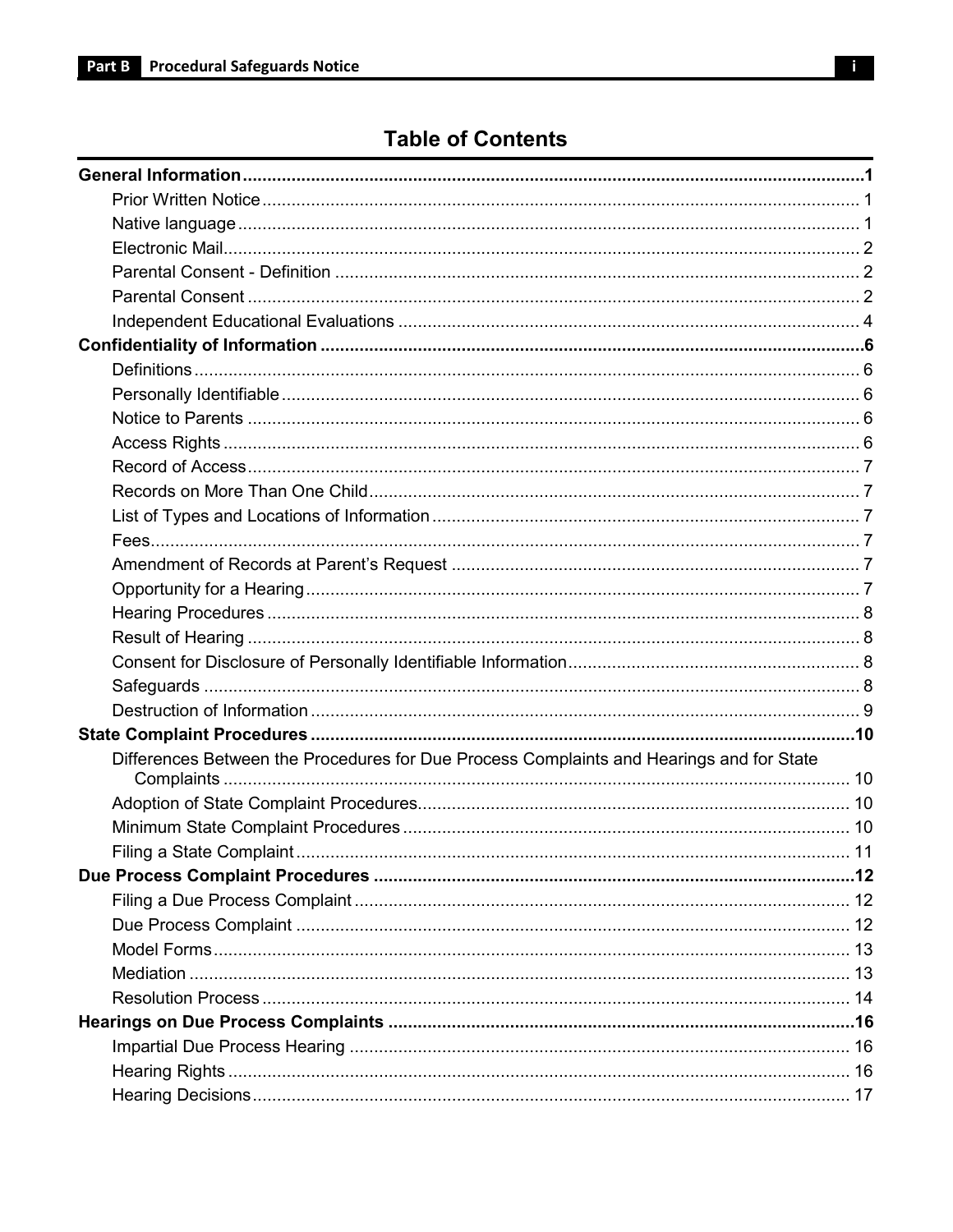| The Child's Placement While the Due Process Complaint and Hearing are Pending  20         |     |
|-------------------------------------------------------------------------------------------|-----|
|                                                                                           |     |
|                                                                                           |     |
|                                                                                           |     |
|                                                                                           |     |
|                                                                                           |     |
|                                                                                           |     |
|                                                                                           |     |
| Protections for Children Not Yet Eligible for Special Education and Related Services 25   |     |
|                                                                                           |     |
| Requirements for Unilateral Placement by Parents of Children in Private Schools at Public |     |
|                                                                                           | .27 |
|                                                                                           |     |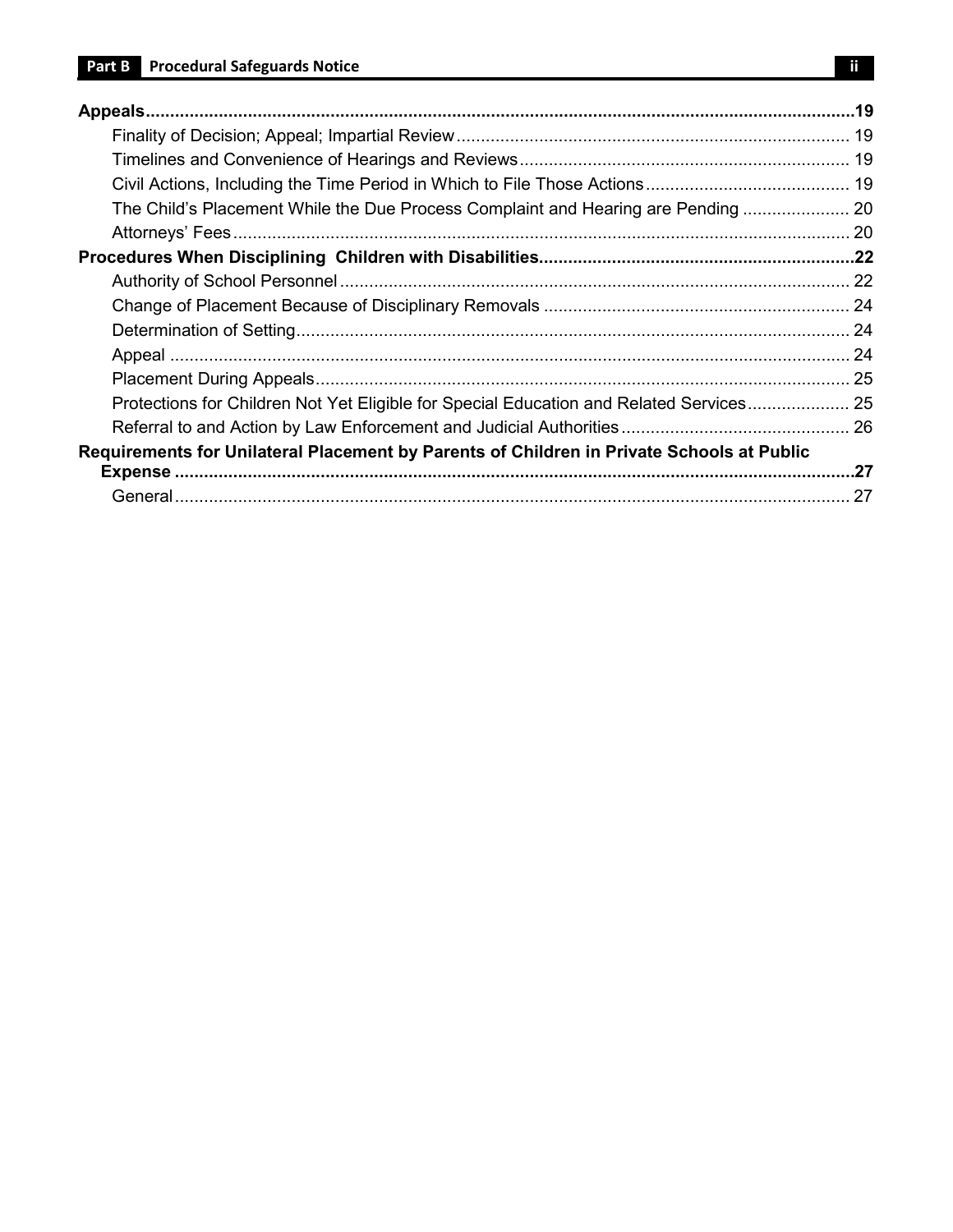## <span id="page-3-0"></span>**GENERAL INFORMATION**

## <span id="page-3-1"></span>**PRIOR WRITTEN NOTICE**

#### **34 CFR §300.503**

#### **Notice**

Your school district must give you written notice (provide you certain information in writing), within a reasonable amount of time before it:

- 1. Proposes to initiate or to change the identification, evaluation, or educational placement of your child, or the provision of a free appropriate public education (FAPE) to your child; **or**
- 2. Refuses to initiate or to change the identification, evaluation, or educational placement of your child, or the provision of a FAPE to your child.

#### **Content of notice**

The written notice must:

- 1. Describe the action that your school district proposes or refuses to take;
- 2. Explain why your school district is proposing or refusing to take the action;
- 3. Describe each evaluation procedure, assessment, record, or report your school district used in deciding to propose or refuse the action;
- 4. Include a statement that you have protections under the procedural safeguards provisions in Part B of IDEA;
- 5. Tell you how you can obtain a description of the procedural safeguards if the action that your school district is proposing or refusing is not an initial referral for evaluation;
- 6. Include resources for you to contact for help in understanding Part B of IDEA;
- 7. Describe any other options that your child's individualized education program (IEP) Team considered and the reasons why those options were rejected; **and**
- 8. Provide a description of other reasons why your school district proposed or refused the action.

#### **Notice in understandable language**

The notice must be:

- 1. Written in language understandable to the general public; **and**
- 2. Provided in your native language or other mode of communication you use, unless it is clearly not feasible to do so.

If your native language or other mode of communication is not a written language, your school district must ensure that:

- 1. The notice is translated for you orally or by other means in your native language or other mode of communication;
- 2. You understand the content of the notice; **and**
- 3. There is written evidence that the requirements in paragraphs 1 and 2 have been met.

## <span id="page-3-2"></span>**NATIVE LANGUAGE**

#### **34 CFR §300.29**

*Native language,* when used regarding an individual who has limited English proficiency, means the following:

- 1. The language normally used by that person, or, in the case of a child, the language normally used by the child's parents;
- 2. In all direct contact with a child (including evaluation of the child), the language normally used by the child in the home or learning environment.

For a person with deafness or blindness, or for a person with no written language, the mode of communication is what the person normally uses (such as sign language, braille, or oral communication).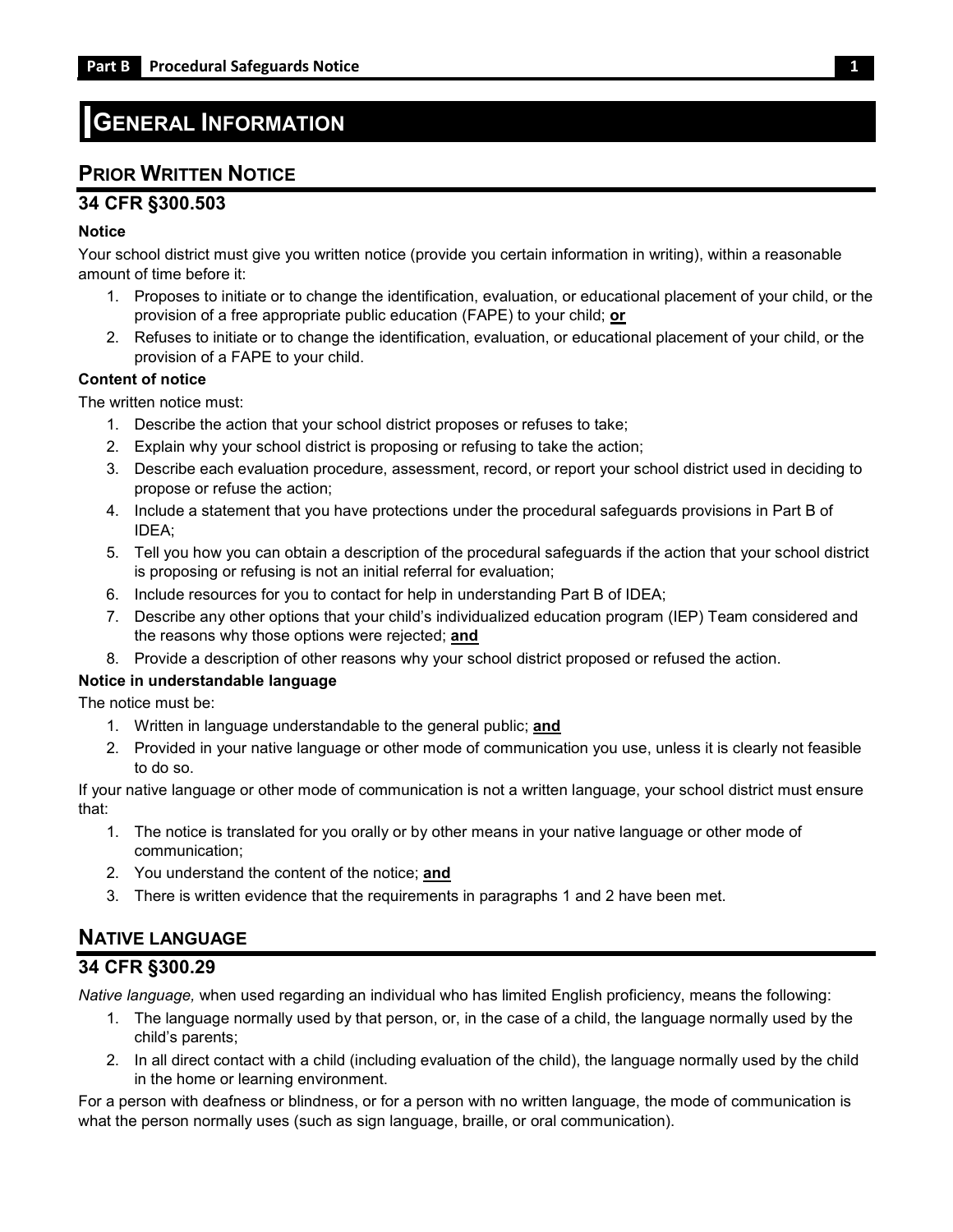## <span id="page-4-0"></span>**ELECTRONIC MAIL**

#### **34 CFR §300.505**

 If your school district offers parents the choice of receiving documents by e-mail, you may choose to receive the following by e-mail:

- 1. Prior written notice;
- 2. Procedural safeguards notice; **and**
- 3. Notices related to a due process complaint.

## <span id="page-4-1"></span>**PARENTAL CONSENT - DEFINITION**

### **34 CFR §300.9**

#### **Consent**

*Consent* means:

- language, braille, or oral communication) of all information about the action for which you are giving 1. You have been fully informed in your native language or other mode of communication (such as sign consent.
- 2. You understand and agree in writing to that action, and the consent describes that action and lists the records (if any) that will be released and to whom; **and**
- 3. You understand that the consent is voluntary on your part and that you may withdraw your consent at any time.

 If you wish to revoke (cancel) your consent after your child has begun receiving special education and related services, you must do so in writing. Your withdrawal of consent does not negate (undo) an action that has occurred after you gave your consent but before you withdrew it. In addition, the school district is not required to amend related services after your withdrawal of consent. (change) your child's education records to remove any references that your child received special education and

## <span id="page-4-2"></span>**PARENTAL CONSENT**

### **34 CFR §300.300**

#### **Consent for initial evaluation**

 under Part B of IDEA to receive special education and related services without first providing you with prior written Your school district cannot conduct an initial evaluation of your child to determine whether your child is eligible notice of the proposed action and obtaining your consent as described under the headings *Prior Written Notice*  and *Parental Consent.* 

Your school district must make reasonable efforts to obtain your informed consent for an initial evaluation to decide whether your child is a child with a disability.

Your consent for initial evaluation does not mean that you have also given your consent for the school district to start providing special education and related services to your child.

Your school district may not use your refusal to consent to one service or activity related to the initial evaluation as a basis for denying you or your child any other service, benefit, or activity, unless another Part B requirement requires the school district to do so.

 will not violate its obligations to locate, identify and evaluate your child if it does not pursue an evaluation of your If your child is enrolled in public school or you are seeking to enroll your child in a public school and you have refused to provide consent or failed to respond to a request to provide consent for an initial evaluation, your school district may, but is not required to, seek to conduct an initial evaluation of your child by using the IDEA's mediation or due process complaint, resolution meeting, and impartial due process hearing procedures. Your school district child in these circumstances.

#### **Special rules for initial evaluation of wards of the State**

If a child is a ward of the State and is not living with his or her parent—

The school district does not need consent from the parent for an initial evaluation to determine if the child is a child with a disability if: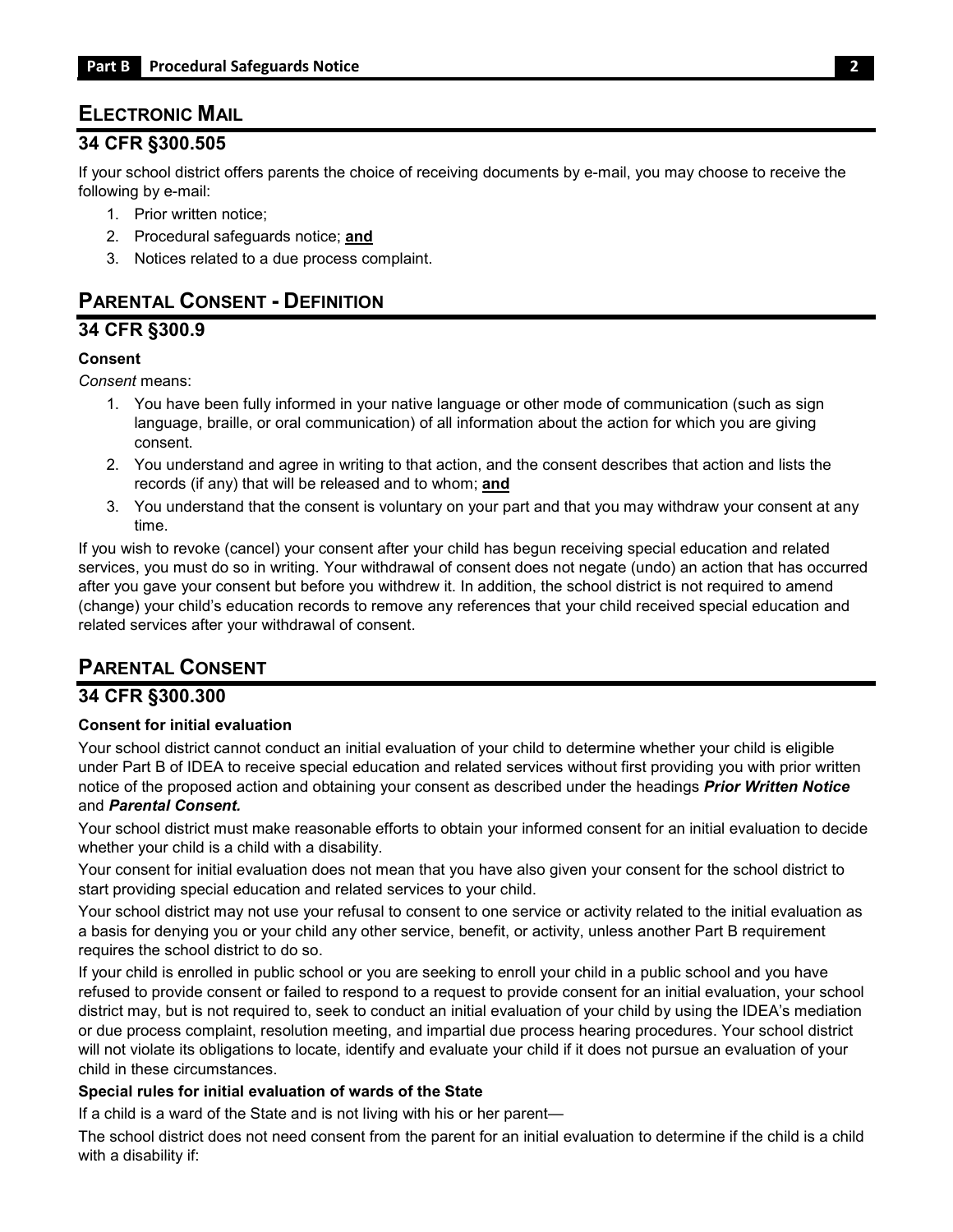#### **Part B Procedural Safeguards Notice 3**

- 1. Despite reasonable efforts to do so, the school district cannot find the child's parent;
- 2. The rights of the parents have been terminated in accordance with State law; **or**
- 3. A judge has assigned the right to make educational decisions to an individual other than the parent and that individual has provided consent for an initial evaluation.

*Ward of the State*, as used in IDEA, means a child who, as determined by the State where the child lives, is:

- 1. A foster child;
- 2. Considered a ward of the State under State law; **or**
- 3. In the custody of a public child welfare agency.

There is one exception that you should know about. *Ward of the State* does not include a foster child who has a foster parent who meets the definition of a *parent* as used in IDEA.

#### **Parental consent for services**

Your school district must obtain your informed consent before providing special education and related services to your child for the first time.

The school district must make reasonable efforts to obtain your informed consent before providing special education and related services to your child for the first time.

 If you do not respond to a request to provide your consent for your child to receive special education and related services for the first time, or if you refuse to give such consent or later revoke (cancel) your consent in writing, your or an impartial due process hearing) in order to obtain agreement or a ruling that the special education and related services (recommended by your child's IEP Team) may be provided to your child without your consent. school district may not use the procedural safeguards (i.e., mediation, due process complaint, resolution meeting,

If you refuse to give your consent for your child to receive special education and related services for the first time, or if you do not respond to a request to provide such consent or later revoke (cancel) your consent in writing and the school district does not provide your child with the special education and related services for which it sought your consent, your school district:

- 1. Is not in violation of the requirement to make a FAPE available to your child for its failure to provide those services to your child; **and**
- 2. Is not required to have an IEP meeting or develop an IEP for your child for the special education and related services for which your consent was requested.

 If you revoke (cancel) your consent in writing at any point after your child is first provided special education and related services, then the school district may not continue to provide such services, but must provide you with prior written notice, as described under the heading *Prior Written Notice*, before discontinuing those services.

#### **Parental consent for reevaluations**

 Your school district must obtain your informed consent before it reevaluates your child, unless your school district can demonstrate that:

- 1. It took reasonable steps to obtain your consent for your child's reevaluation; **and**
- 2. You did not respond.

 If you refuse to consent to your child's reevaluation, the school district may, but is not required to, pursue your hearing procedures to seek to override your refusal to consent to your child's reevaluation. As with initial evaluations, your school district does not violate its obligations under Part B of IDEA if it declines to pursue the child's reevaluation by using the mediation, due process complaint, resolution meeting, and impartial due process reevaluation in this manner.

#### **Documentation of reasonable efforts to obtain parental consent**

 provide special education and related services for the first time, for a reevaluation, and to locate parents of wards of Your school must maintain documentation of reasonable efforts to obtain your consent for initial evaluations, to the State for initial evaluations. The documentation must include a record of the school district's attempts in these areas, such as:

- 1. Detailed records of telephone calls made or attempted and the results of those calls;
- 2. Copies of correspondence sent to you and any responses received; **and**
- 3. Detailed records of visits made to your home or place of employment and the results of those visits.

#### **Other consent requirements**

Your consent is not required before your school district may: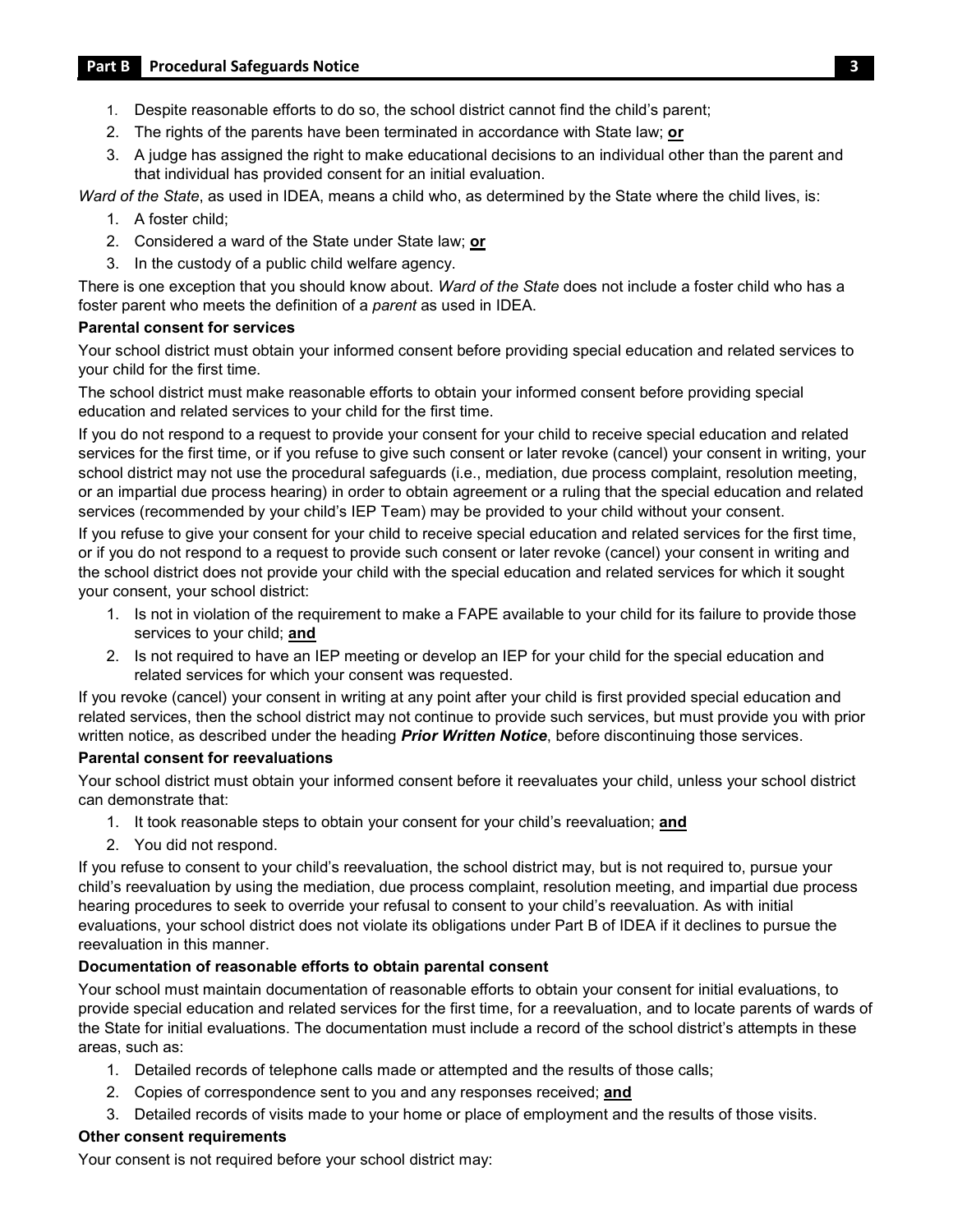- 1. Review existing data as part of your child's evaluation or a reevaluation; **or**
- 2. Give your child a test or other evaluation that is given to all children unless, before that test or evaluation, consent is required from parents of all children.

#### **FLORIDA-SPECIFIC Consent Requirements**

In Florida, a parent must provide signed consent for the following:

- A student to receive instructional accommodations that would not be permitted on the statewide assessment. A parent must acknowledge in writing that he or she understands the implications of such accommodations.
- A student to be instructed in Florida's alternate achievement standards and be assessed using Florida's assessment on those alternate achievement standards.
- To place a student in an exceptional student education center.

 The school district must develop and implement procedures to ensure that your refusal to consent to any of these other services and activities does not result in a failure to provide your child with a FAPE. Also, your any other service, benefit, or activity, unless another Part B requirement requires the school district to do so. school district may not use your refusal to consent to one of these services or activities as a basis for denying

 If you have enrolled your child in a private school at your own expense or if you are home schooling your child, and you do not provide your consent for your child's initial evaluation or your child's reevaluation, or you fail to respond to a request to provide your consent, the school district may not use its dispute resolution procedures (i.e., mediation, due process complaint, resolution meeting, or an impartial due process hearing) and is not required to consider your child as eligible to receive equitable services (services made available to some parentally-placed private school children with disabilities).

## <span id="page-6-0"></span>**INDEPENDENT EDUCATIONAL EVALUATIONS**

#### **34 CFR §300.502**

#### **General**

As described below, you have the right to obtain an independent educational evaluation (IEE) of your child if you disagree with the evaluation of your child that was obtained by your school district.

 If you request an IEE, the school district must provide you with information about where you may obtain an IEE and about the school district's criteria that apply to IEEs.

#### **Definitions**

*Independent educational evaluation* means an evaluation conducted by a qualified examiner who is not employed by the school district responsible for the education of your child.

 *Public expense* means that the school district either pays for the full cost of the evaluation or ensures that the the requirements of Part B of IDEA. evaluation is otherwise provided at no cost to you, consistent with the provisions of Part B of IDEA, which allow each State to use whatever State, local, Federal, and private sources of support are available in the State to meet

#### **Right to evaluation at public expense**

You have the right to an IEE of your child at public expense if you disagree with an evaluation of your child obtained by your school district, subject to the following conditions:

- 1. If you request an IEE of your child at public expense, your school district must, without unnecessary delay, that the evaluation of your child that you obtained did not meet the school district's criteria. either: (a) File a due process complaint to request a hearing to show that its evaluation of your child is appropriate; or (b) Provide an IEE at public expense, unless the school district demonstrates in a hearing
- your child is appropriate, you still have the right to an IEE, but not at public expense. 2. If your school district requests a hearing and the final decision is that your school district's evaluation of
- obtained by your school district. However, your school district may not require an explanation and may not 3. If you request an IEE of your child, the school district may ask why you object to the evaluation of your child unreasonably delay either providing the IEE of your child at public expense or filing a due process complaint to request a due process hearing to defend the school district's evaluation of your child.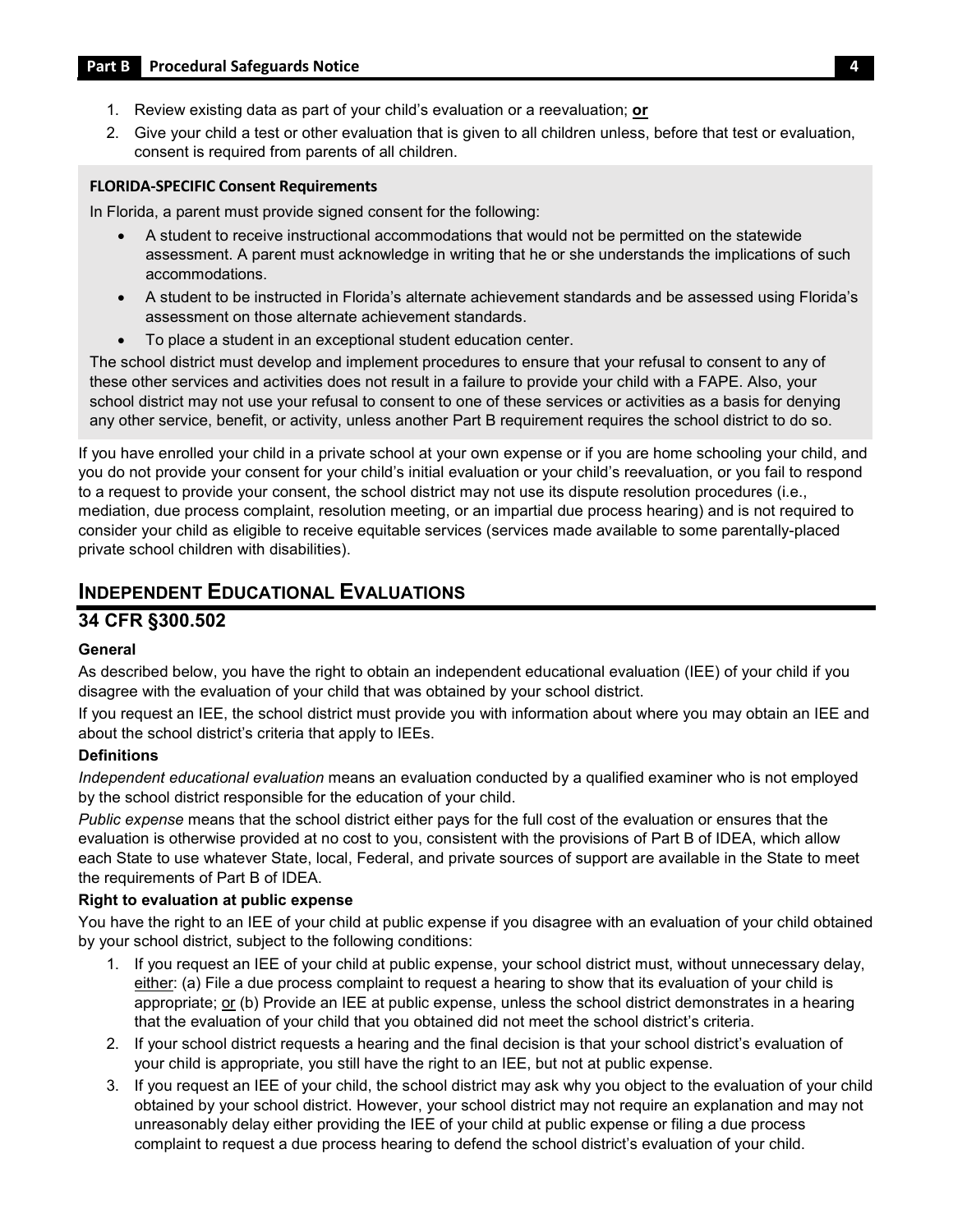You are entitled to only one IEE of your child at public expense each time your school district conducts an evaluation of your child with which you disagree.

#### **Parent-initiated evaluations**

 If you obtain an IEE of your child at public expense or you share with the school district an evaluation of your child that you obtained at private expense:

- 1. Your school district must consider the results of the evaluation of your child, if it meets the school district's criteria for IEEs, in any decision made with respect to the provision of a FAPE to your child; **and**
- 2. You or your school district may present the evaluation as evidence at a due process hearing regarding your child.

#### **Requests for evaluations by hearing officers**

 If a hearing officer requests an IEE of your child as part of a due process hearing, the cost of the evaluation must be at public expense.

#### **School district criteria**

 evaluation and the qualifications of the examiner, must be the same as the criteria that the school district uses when it initiates an evaluation (to the extent those criteria are consistent with your right to an IEE). If an IEE is at public expense, the criteria under which the evaluation is obtained, including the location of the

Except for the criteria described above, a school district may not impose conditions or timelines related to obtaining an IEE at public expense.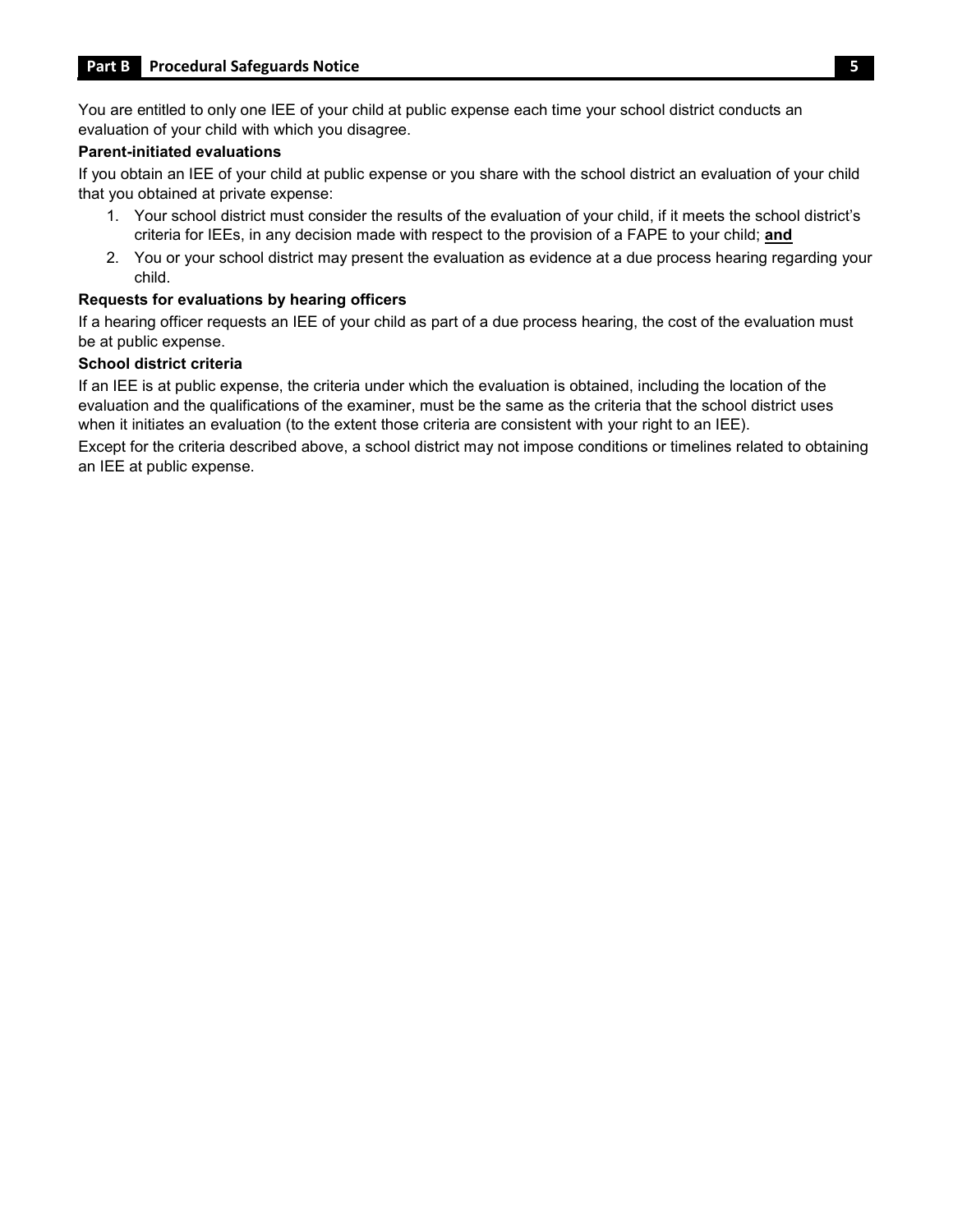## <span id="page-8-0"></span>**CONFIDENTIALITY OF INFORMATION**

## <span id="page-8-1"></span>**DEFINITIONS**

#### **34 CFR §300.611**

As used under the heading *CONFIDENTIALITY OF INFORMATION*:

- *Destruction* means physical destruction or removal of personal identifiers from information so that the information is no longer personally identifiable.
- 34 CFR Part 99 (the regulations implementing the Family Educational Rights and Privacy Act of 1974, *Education records* means the type of records covered under the definition of ''education records'' in 20 U.S.C. 1232g (FERPA)).
- *Participating agency* means any school district, agency or institution that collects, maintains, or uses personally identifiable information, or from which information is obtained, under Part B of IDEA.

### <span id="page-8-2"></span>**PERSONALLY IDENTIFIABLE**

#### **34 CFR §300.32**

*Personally identifiable* means information that includes:

- (a) Your child's name, your name as the parent, or the name of another family member;
- (b) Your child's address;
- (c) A personal identifier, such as your child's social security number or student number; **or**
- (d) A list of personal characteristics or other information that would make it possible to identify your child with reasonable certainty.

## <span id="page-8-3"></span>**NOTICE TO PARENTS**

#### **34 CFR §300.612**

 The State Educational Agency must give notice that is adequate to fully inform parents about confidentiality of personally identifiable information, including:

- 1. A description of the extent to which the notice is given in the native languages of the various population groups in the State;
- 2. A description of the children on whom personally identifiable information is maintained, the types of information sought, the methods the State intends to use in gathering the information (including the sources from whom information is gathered), and the uses to be made of the information;
- 3. A summary of the policies and procedures that participating agencies must follow regarding storage, disclosure to third parties, retention, and destruction of personally identifiable information; **and**
- 4. A description of all of the rights of parents and children regarding this information, including the rights under FERPA and its implementing regulations in 34 CFR Part 99.

 (also known as "child find"), the notice must be published or announced in newspapers or other media, or both, with Before any major activity to identify, locate, or evaluate children in need of special education and related services circulation adequate to notify parents throughout the State of these activities.

## <span id="page-8-4"></span>**ACCESS RIGHTS**

### **34 CFR §300.613**

 The participating agency must permit you to inspect and review any education records relating to your child that are collected, maintained, or used by your school district under Part B of IDEA. The participating agency must comply any meeting regarding an IEP, or any impartial due process hearing (including a resolution meeting or a hearing Your right to inspect and review education records includes: with your request to inspect and review any education records on your child without unnecessary delay and before regarding discipline), and in no case more than 45 calendar days after you have made a request.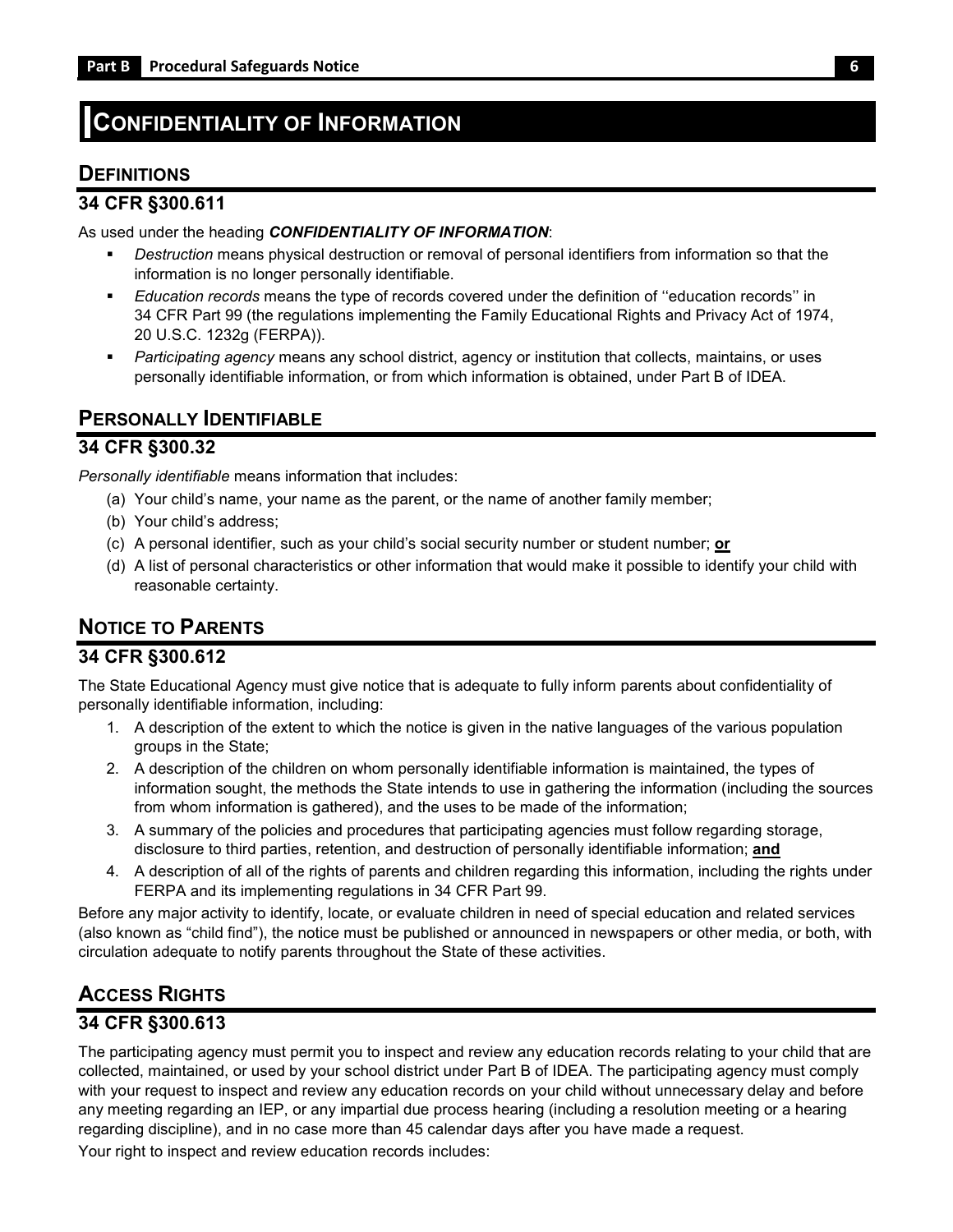- 1. Your right to a response from the participating agency to your reasonable requests for explanations and interpretations of the records;
- 2. Your right to request that the participating agency provide copies of the records if you cannot effectively inspect and review the records unless you receive those copies; **and**
- 3. Your right to have your representative inspect and review the records.

 The participating agency may presume that you have authority to inspect and review records relating to your child unless advised that you do not have the authority under applicable State law governing such matters as guardianship, separation, and divorce.

## <span id="page-9-0"></span>**RECORD OF ACCESS**

### **34 CFR §300.614**

 Each participating agency must keep a record of parties obtaining access to education records collected, maintained, or used under Part B of IDEA (except access by parents and authorized employees of the participating agency), including the name of the party, the date access was given, and the purpose for which the party is authorized to use the records.

## <span id="page-9-1"></span>**RECORDS ON MORE THAN ONE CHILD**

### **34 CFR §300.615**

 inspect and review only the information relating to their child or to be informed of that specific information. If any education record includes information on more than one child, the parents of those children have the right to

## <span id="page-9-2"></span>**LIST OF TYPES AND LOCATIONS OF INFORMATION**

#### **34 CFR §300.616**

On request, each participating agency must provide you with a list of the types and locations of education records collected, maintained, or used by the agency.

## <span id="page-9-3"></span>**FEES**

### **34 CFR §300.617**

 Each participating agency may charge a fee for copies of records that are made for you under Part B of IDEA, if the fee does not effectively prevent you from exercising your right to inspect and review those records. A participating agency may not charge a fee to search for or to retrieve information under Part B of IDEA.

## <span id="page-9-4"></span> **AMENDMENT OF RECORDS AT PARENT'S REQUEST**

#### **34 CFR §300.618**

 Part B of IDEA is inaccurate, misleading, or violates the privacy or other rights of your child, you may request the If you believe that information in the education records regarding your child collected, maintained, or used under participating agency that maintains the information to change the information.

The participating agency must decide whether to change the information in accordance with your request within a reasonable period of time of receipt of your request.

 If the participating agency refuses to change the information in accordance with your request, it must inform you of the refusal and advise you of your right to a hearing as described under the heading *Opportunity For a Hearing.* 

## <span id="page-9-5"></span>**OPPORTUNITY FOR A HEARING**

### **34 CFR §300.619**

The participating agency must, on request, provide you an opportunity for a hearing to challenge information in education records regarding your child to ensure that it is not inaccurate, misleading, or otherwise in violation of the privacy or other rights of your child.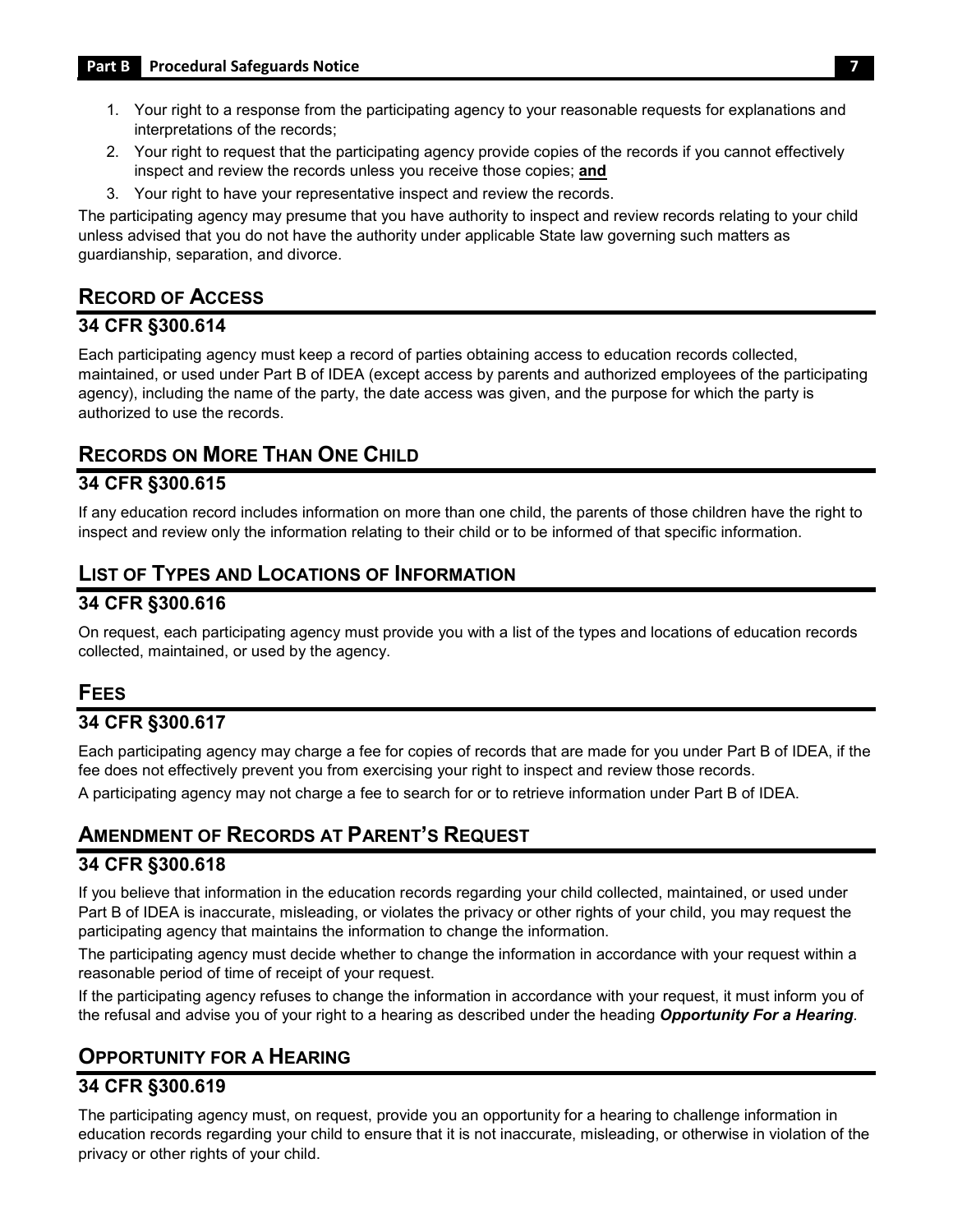### <span id="page-10-0"></span>**HEARING PROCEDURES**

#### **34 CFR §300.621**

A hearing to challenge information in education records must be conducted according to the procedures for such hearings under FERPA.

## <span id="page-10-1"></span>**RESULT OF HEARING**

#### **34 CFR §300.620**

 otherwise in violation of the privacy or other rights of your child, it must change the information accordingly and If, as a result of the hearing, the participating agency decides that the information is inaccurate, misleading or inform you in writing.

 otherwise in violation of the privacy or other rights of your child, it must inform you of your right to place in the If, as a result of the hearing, the participating agency decides that the information is not inaccurate, misleading, or records that it maintains on your child a statement commenting on the information or providing any reasons you disagree with the decision of the participating agency.

Such an explanation placed in the records of your child must:

- 1. Be maintained by the participating agency as part of the records of your child as long as the record or contested portion is maintained by the participating agency; **and**
- 2. If the participating agency discloses the records of your child or the challenged information to any party, the explanation must also be disclosed to that party.

# <span id="page-10-2"></span>**CONSENT FOR DISCLOSURE OF PERSONALLY IDENTIFIABLE INFORMATION**

#### **34 CFR §300.622**

 Unless the information is contained in education records, and the disclosure is authorized without parental consent than officials of participating agencies. Except under the circumstances specified below, your consent is not under FERPA, your consent must be obtained before personally identifiable information is disclosed to parties other required before personally identifiable information is released to officials of participating agencies for purposes of meeting a requirement of Part B of IDEA.

 Your consent, or consent of an eligible child who has reached the age of majority under State law, must be obtained before personally identifiable information is released to officials of participating agencies providing or paying for transition services.

 If your child is in, or is going to go to, a private school that is not located in the same school district you reside in, your consent must be obtained before any personally identifiable information about your child is released between officials in the school district where the private school is located and officials in the school district where you reside.

## <span id="page-10-3"></span>**SAFEGUARDS**

#### **34 CFR §300.623**

Each participating agency must protect the confidentiality of personally identifiable information at collection, storage, disclosure, and destruction stages.

One official at each participating agency must assume responsibility for ensuring the confidentiality of any personally identifiable information.

 State's policies and procedures regarding confidentiality under Part B of IDEA and FERPA. All persons collecting or using personally identifiable information must receive training or instruction regarding your

 Each participating agency must maintain, for public inspection, a current listing of the names and positions of those employees within the agency who may have access to personally identifiable information.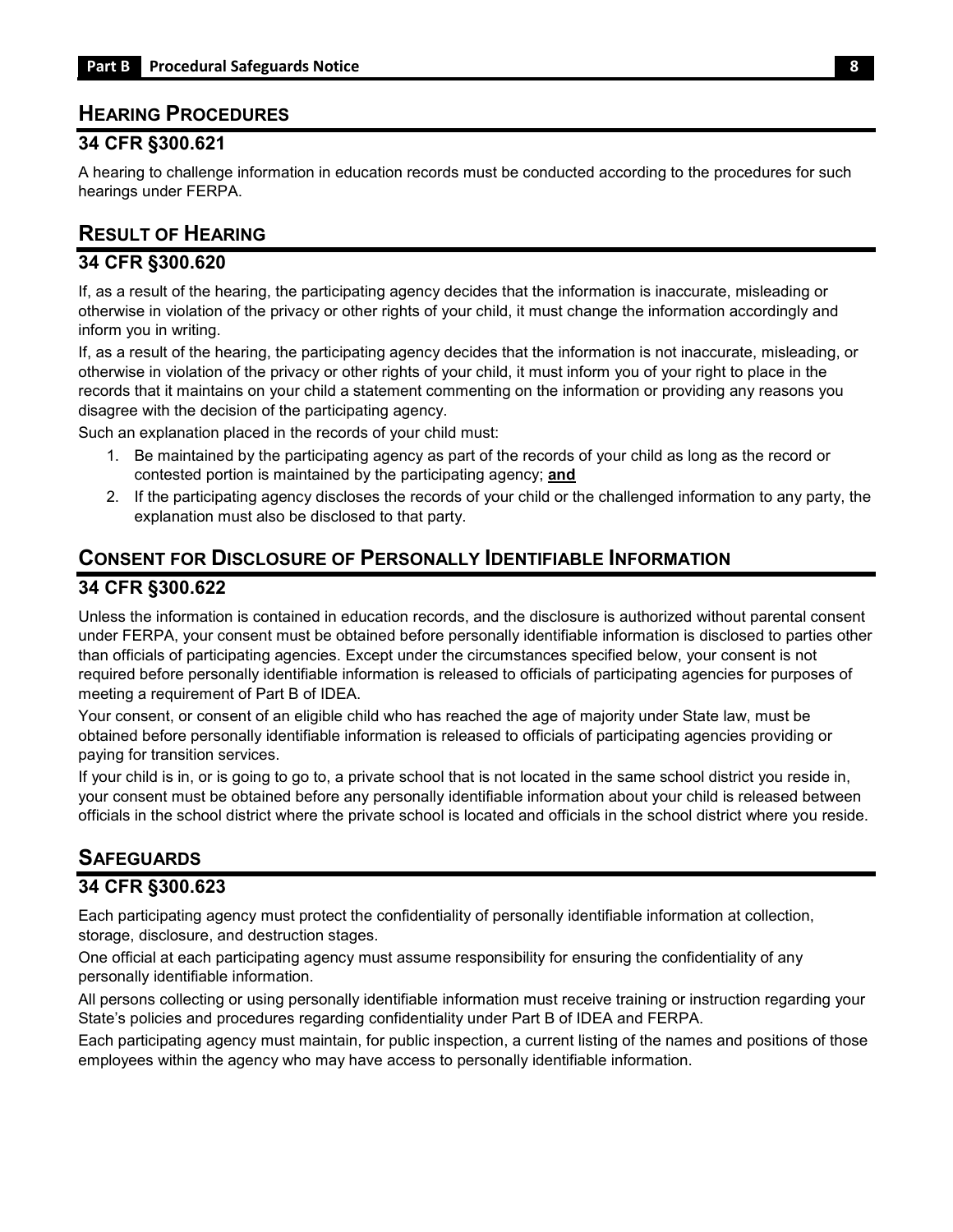### <span id="page-11-0"></span>**DESTRUCTION OF INFORMATION**

## **34 CFR §300.624**

 Part B of IDEA is no longer needed to provide educational services to your child. Your school district must inform you when personally identifiable information collected, maintained, or used under

The information must be destroyed at your request. However, a permanent record of your child's name, address, and phone number, his or her grades, attendance record, classes attended, grade level completed, and year completed may be maintained without time limitation.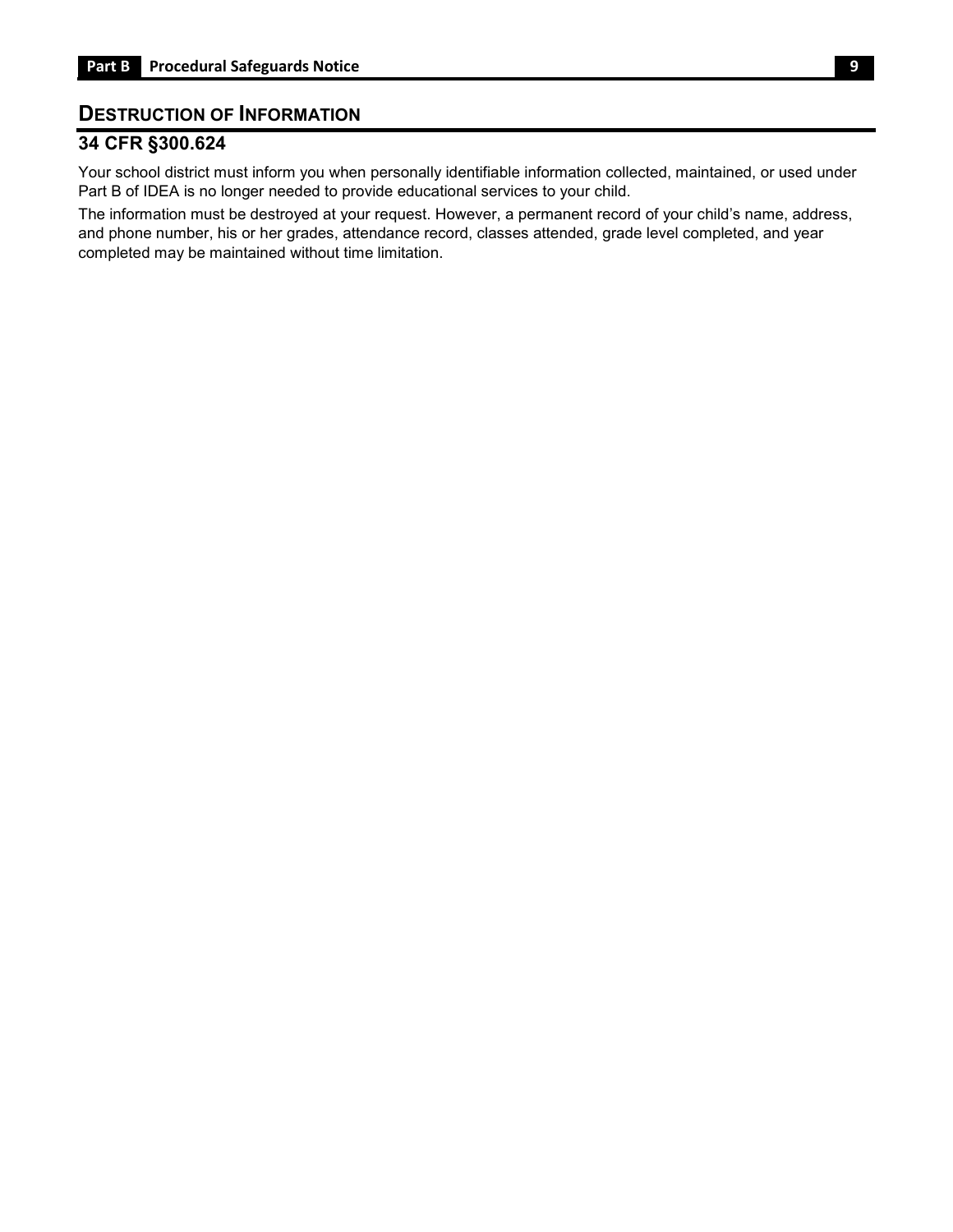# <span id="page-12-0"></span>**STATE COMPLAINT PROCEDURES**

## <span id="page-12-1"></span>**DIFFERENCES BETWEEN THE PROCEDURES FOR DUE PROCESS COMPLAINTS AND HEARINGS AND FOR STATE COMPLAINTS**

 violation of any Part B requirement by a school district, the State Educational Agency, or any other public agency. Only you or a school district may file a due process complaint on any matter relating to a proposal or a refusal to initiate or change the identification, evaluation, or educational placement of a child with a disability, or the provision a 60-calendar-day timeline, unless the timeline is properly extended, an impartial hearing officer must hear a due The regulations for Part B of IDEA set forth separate procedures for State complaints and for due process complaints and hearings. As explained below, any individual or organization may file a State complaint alleging a of a FAPE to the child. While staff of the State Educational Agency generally must resolve a State complaint within process complaint (if not resolved through a resolution meeting or through mediation) and issue a written decision within 45 calendar days after the end of the resolution period, as described in this document under the heading *Resolution Process*, unless the hearing officer grants a specific extension of the timeline at your request or the school district's request. The State complaint and due process complaint, resolution and hearing procedures are described more fully below. The State Educational Agency must develop model forms to help you file a due process complaint and help you or other parties to file a State complaint as described under the heading *Model Forms*.

## <span id="page-12-2"></span>**ADOPTION OF STATE COMPLAINT PROCEDURES**

### **34 CFR §300.151**

#### **General**

Each State Educational Agency must have written procedures for:

- 1. Resolving any complaint, including a complaint filed by an organization or individual from another State;
- 2. The filing of a complaint with the State Educational Agency;
- parent training and information centers, protection and advocacy agencies, independent living centers, and 3. Widely disseminating the State complaint procedures to parents and other interested individuals, including other appropriate entities.

#### **Remedies for denial of appropriate services**

In resolving a State complaint in which the State Educational Agency has found a failure to provide appropriate services, the State Educational Agency must address:

- 1. The failure to provide appropriate services, including corrective action appropriate to address the needs of the child (such as compensatory services or monetary reimbursement); **and**
- 2. Appropriate future provision of services for all children with disabilities.

## <span id="page-12-3"></span>**MINIMUM STATE COMPLAINT PROCEDURES**

### **34 CFR §300.152**

#### **Time limit; minimum procedures**

 a complaint is filed to: Each State Educational Agency must include in its State complaint procedures a time limit of 60 calendar days after

- 1. Carry out an independent on-site investigation, if the State Educational Agency determines that an investigation is necessary;
- 2. Give the complainant the opportunity to submit additional information, either orally or in writing, about the allegations in the complaint;
- opportunity for a parent who has filed a complaint and the agency to agree voluntarily to engage in 3. Provide the school district or other public agency with the opportunity to respond to the complaint, including, at a minimum: (a) at the option of the agency, a proposal to resolve the complaint; **and** (b) an mediation;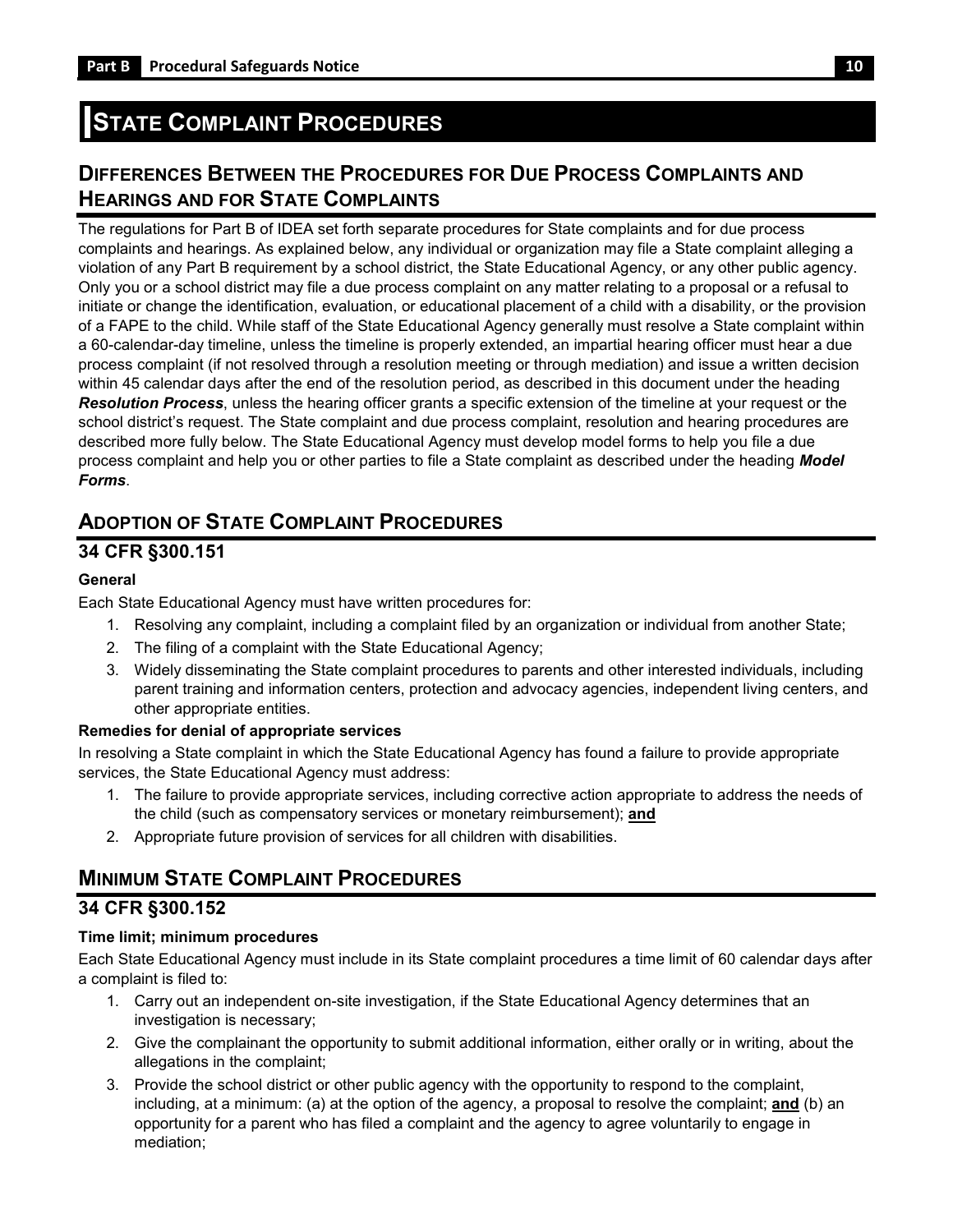- 4. Review all relevant information and make an independent determination as to whether the school district or other public agency is violating a requirement of Part B of IDEA; **and**
- 5. Issue a written decision to the complainant that addresses each allegation in the complaint and contains: (a) findings of fact and conclusions; **and** (b) the reasons for the State Educational Agency's final decision.

#### **Time extension; final decision; implementation**

The State Educational Agency's procedures described above also must:

- respect to a particular State complaint; **or** (b) you and the school district or other public agency involved 1. Permit an extension of the 60-calendar-day time limit only if: (a) exceptional circumstances exist with voluntarily agree to extend the time to resolve the matter through mediation or alternative means of dispute resolution, if available in the State.
- 2. Include procedures for effective implementation of the State Educational Agency's final decision, if needed, including: (a) technical assistance activities; (b) negotiations; **and** (c) corrective actions to achieve compliance.

#### **State complaints and due process hearings**

If a written State complaint is received that is also the subject of a due process hearing as described under the heading *Filing a Due Process Complaint*, or the State complaint contains multiple issues of which one or more are part of such a hearing, the State must set aside any part of the State complaint that is being addressed in the due process hearing until the hearing is over. Any issue in the State complaint that is not a part of the due process hearing must be resolved using the time limit and procedures described above.

If an issue raised in a State complaint has previously been decided in a due process hearing involving the same parties (for example, you and the school district), then the due process hearing decision is binding on that issue and the State Educational Agency must inform the complainant that the decision is binding.

A complaint alleging a school district's or other public agency's failure to implement a due process hearing decision must be resolved by the State Educational Agency.

## <span id="page-13-0"></span> **FILING A STATE COMPLAINT**

### **34 CFR §300.153**

An organization or individual may file a signed written State complaint under the procedures described above.

The State complaint must include:

- 1. A statement that a school district or other public agency has violated a requirement of Part B of IDEA or its implementing regulations in 34 CFR Part 300;
- 2. The facts on which the statement is based;
- 3. The signature and contact information for the party filing the complaint; and
- 4. If alleging violations regarding a specific child:
	- (a) The name of the child and address of the residence of the child;
	- (b) The name of the school the child is attending;
	- (c) In the case of a homeless child or youth, available contact information for the child, and the name of the school the child is attending;
	- (d) A description of the nature of the problem of the child, including facts relating to the problem; **and**
	- (e) A proposed resolution of the problem to the extent known and available to the party filing the complaint at the time the complaint is filed.

The complaint must allege a violation that occurred not more than one year prior to the date that the complaint is received as described under the heading *Adoption of State Complaint Procedures.* 

The party filing the State complaint must forward a copy of the complaint to the school district or other public agency serving the child at the same time the party files the complaint with the State Educational Agency.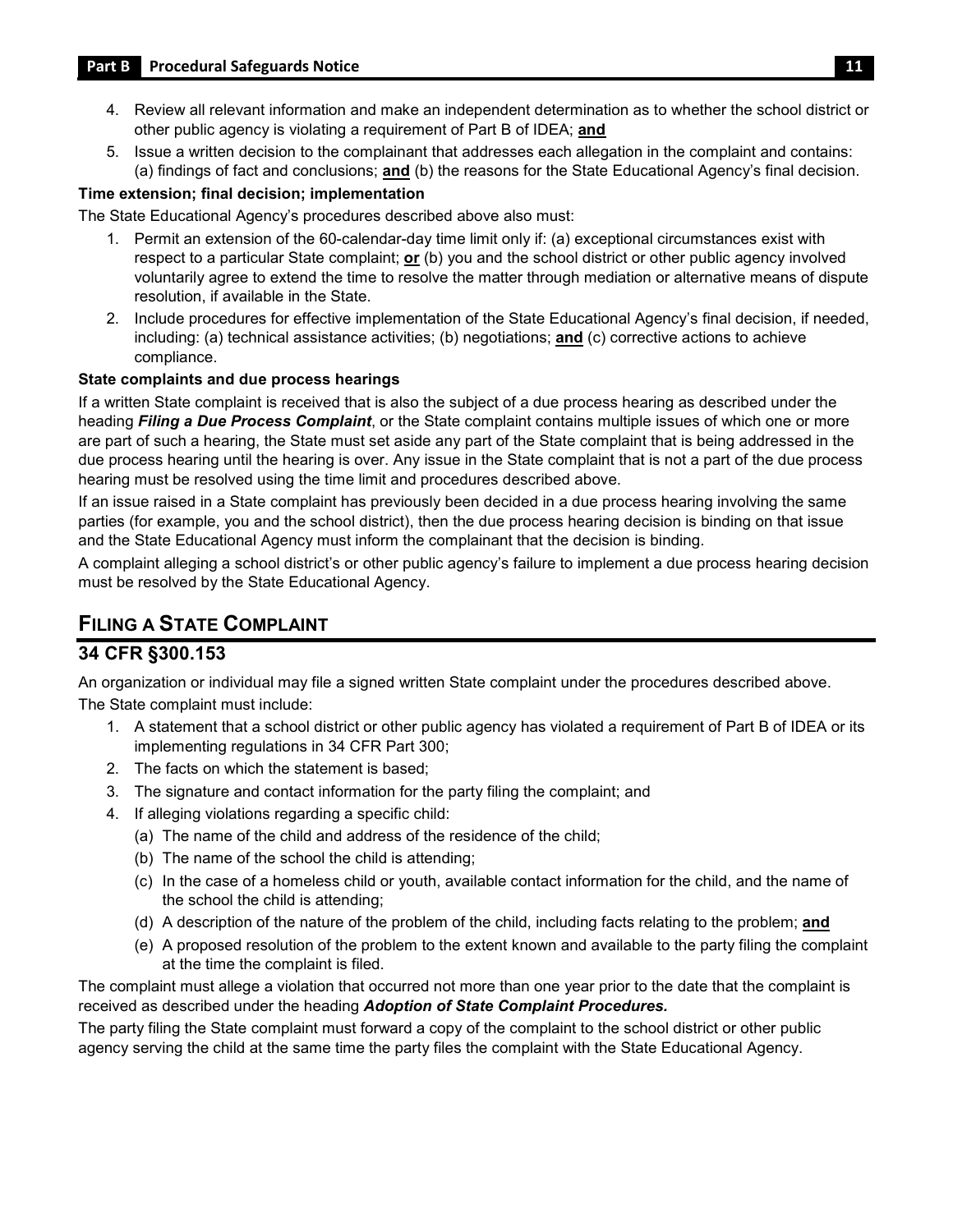## <span id="page-14-0"></span>**DUE PROCESS COMPLAINT PROCEDURES**

## <span id="page-14-1"></span>**FILING A DUE PROCESS COMPLAINT**

### **34 CFR §300.507**

#### **General**

 initiate or change the identification, evaluation or educational placement of your child, or the provision of a FAPE to You or the school district may file a due process complaint on any matter relating to a proposal or a refusal to your child.

The due process complaint must allege a violation that happened not more than two years before you or the school district knew or should have known about the alleged action that forms the basis of the due process complaint.

- The above timeline does not apply to you if you could not file a due process complaint within the timeline because:
	- 1. The school district specifically misrepresented that it had resolved the issues identified in the complaint; **or**
	- 2. The school district withheld information from you that it was required to provide you under Part B of IDEA.

#### **Information for parents**

 The school district must inform you of any no-cost or low-cost legal and other relevant services available in the area if you request the information, **or** if you or the school district file a due process complaint.

## <span id="page-14-2"></span>**DUE PROCESS COMPLAINT**

### **34 CFR §300.508**

#### **General**

 In order to request a hearing, you or the school district (or your attorney or the school district's attorney) must submit a due process complaint to the other party. That complaint must contain all of the content listed below and must be kept confidential.

Whoever files the complaint must also provide the State Educational Agency with a copy of the complaint.

#### **Content of the complaint**

The due process complaint must include:

- 1. The name of the child;
- 2. The address of the child's residence;
- 3. The name of the child's school;
- 4. If the child is a homeless child or youth, the child's contact information and the name of the child's school;
- 5. A description of the nature of the problem of the child relating to the proposed or refused action, including facts relating to the problem; **and**
- 6. A proposed resolution of the problem to the extent known and available to the complaining party (you or the school district) at the time.

#### **Notice required before a hearing on a due process complaint**

 You or the school district may not have a due process hearing until you or the school district (or your attorney or the school district's attorney) files a due process complaint that includes the information listed above.

#### **Sufficiency of complaint**

 In order for a due process complaint to go forward, it must be considered sufficient. The due process complaint will be considered sufficient (to have met the content requirements above) unless the party receiving the due process complaint (you or the school district) notifies the hearing officer and the other party in writing, within 15 calendar days of receiving the complaint, that the receiving party believes that the due process complaint does not meet the requirements listed above.

 requirements listed above, and notify you and the school district in writing immediately. Within five calendar days of receiving the notification that the receiving party (you or the school district) considers a due process complaint insufficient, the hearing officer must decide if the due process complaint meets the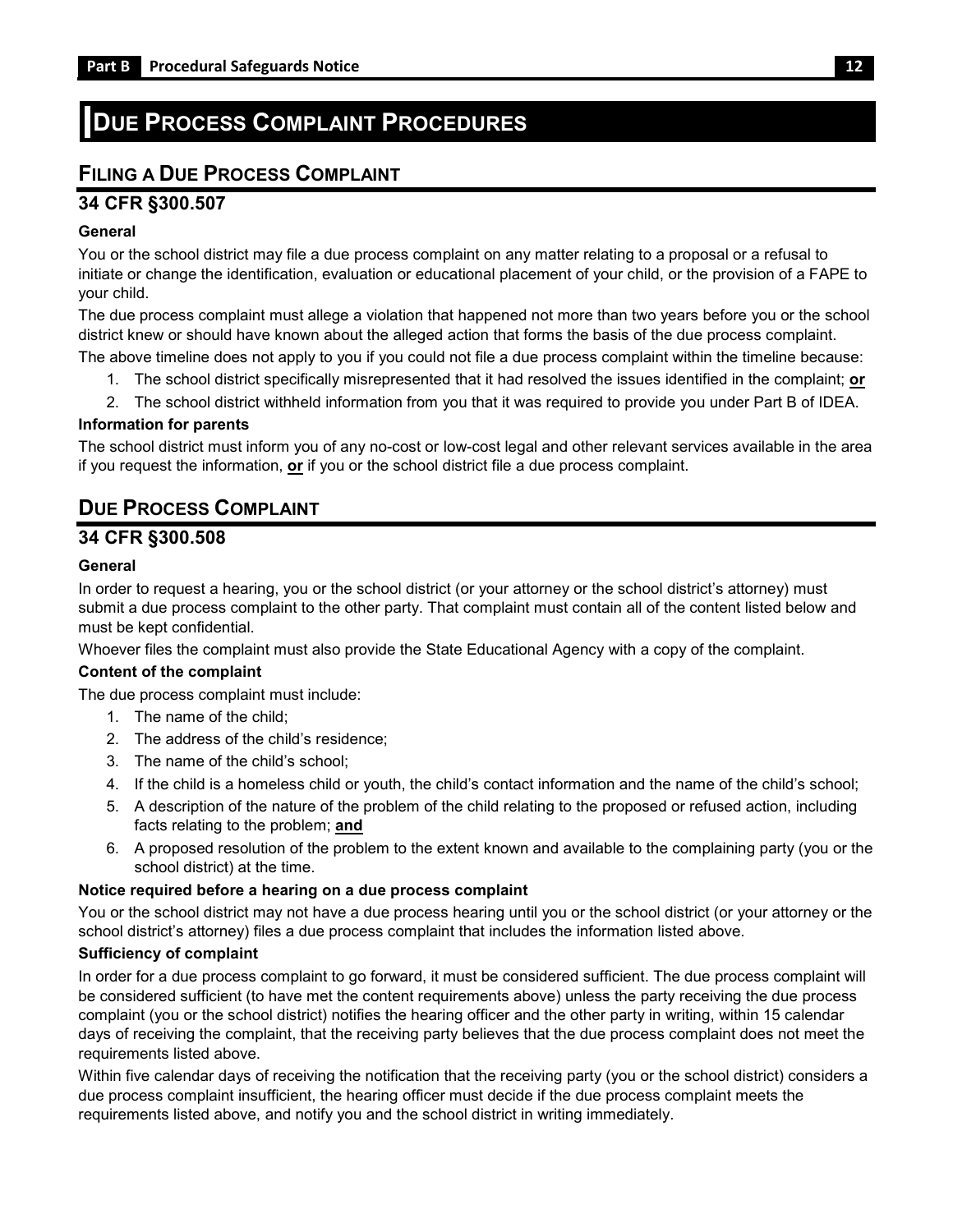#### **Complaint amendment**

You or the school district may make changes to the complaint only if:

- 1. The other party approves of the changes in writing and is given the chance to resolve the due process complaint through a resolution meeting, described under the heading *Resolution Process*; **or**
- 2. By no later than five days before the due process hearing begins, the hearing officer grants permission for the changes.

If the complaining party (you or the school district) makes changes to the due process complaint, the timelines for the resolution meeting (within 15 calendar days of receiving the complaint) and the time period for resolution (within 30 calendar days of receiving the complaint) start again on the date the amended complaint is filed.

#### **Local educational agency or school district response to a due process complaint**

 regarding the subject matter contained in your due process complaint, the school district must, within 10 calendar If the school district has not sent a prior written notice to you, as described under the heading *Prior Written Notice*, days of receiving the due process complaint, send to you a response that includes:

- 1. An explanation of why the school district proposed or refused to take the action raised in the due process complaint;
- 2. A description of other options that your child's IEP Team considered and the reasons why those options were rejected;
- 3. A description of each evaluation procedure, assessment, record, or report the school district used as the basis for the proposed or refused action; **and**
- 4. A description of the other factors that are relevant to the school district's proposed or refused action.

Providing the information in items 1-4 above does not prevent the school district from asserting that your due process complaint was insufficient.

#### **Other party response to a due process complaint**

Except as stated under the sub-heading immediately above, *local educational agency or school district response to a due process complaint*, the party receiving a due process complaint must, within 10 calendar days of receiving the complaint, send the other party a response that specifically addresses the issues in the complaint.

#### **FLORIDA-SPECIFIC Due Process Requirements**

In addition and in accordance with section 1008.212, Florida Statutes, in the event that your school district superintendent requests that an extraordinary exemption from participation in a state assessment be granted to your child and the Commissioner of Education denies this request, you have the right to request an expedited due process hearing. This request would be made to the Florida Department of Education who would then file the request for due process with the Florida Division of Administrative Hearings.

## <span id="page-15-0"></span>**MODEL FORMS**

### **34 CFR §300.509**

 you and other parties to file a State complaint. However, your State or the school district may not require the use of The State Educational Agency must develop model forms to help you to file a due process complaint and to help these model forms. In fact, you can use the model form or another appropriate form, so long as it contains the required information for filing a due process complaint or a State complaint.

## <span id="page-15-1"></span>**MEDIATION**

### **34 CFR §300.506**

#### **General**

 due process complaint. Thus, mediation is available to resolve disputes under Part B of IDEA, whether or not you The school district must develop procedures that make mediation available to allow you and the school district to resolve disagreements involving any matter under Part B of IDEA, including matters arising prior to the filing of a have filed a due process complaint to request a due process hearing as described under the heading *Filing a Due Process Complaint*.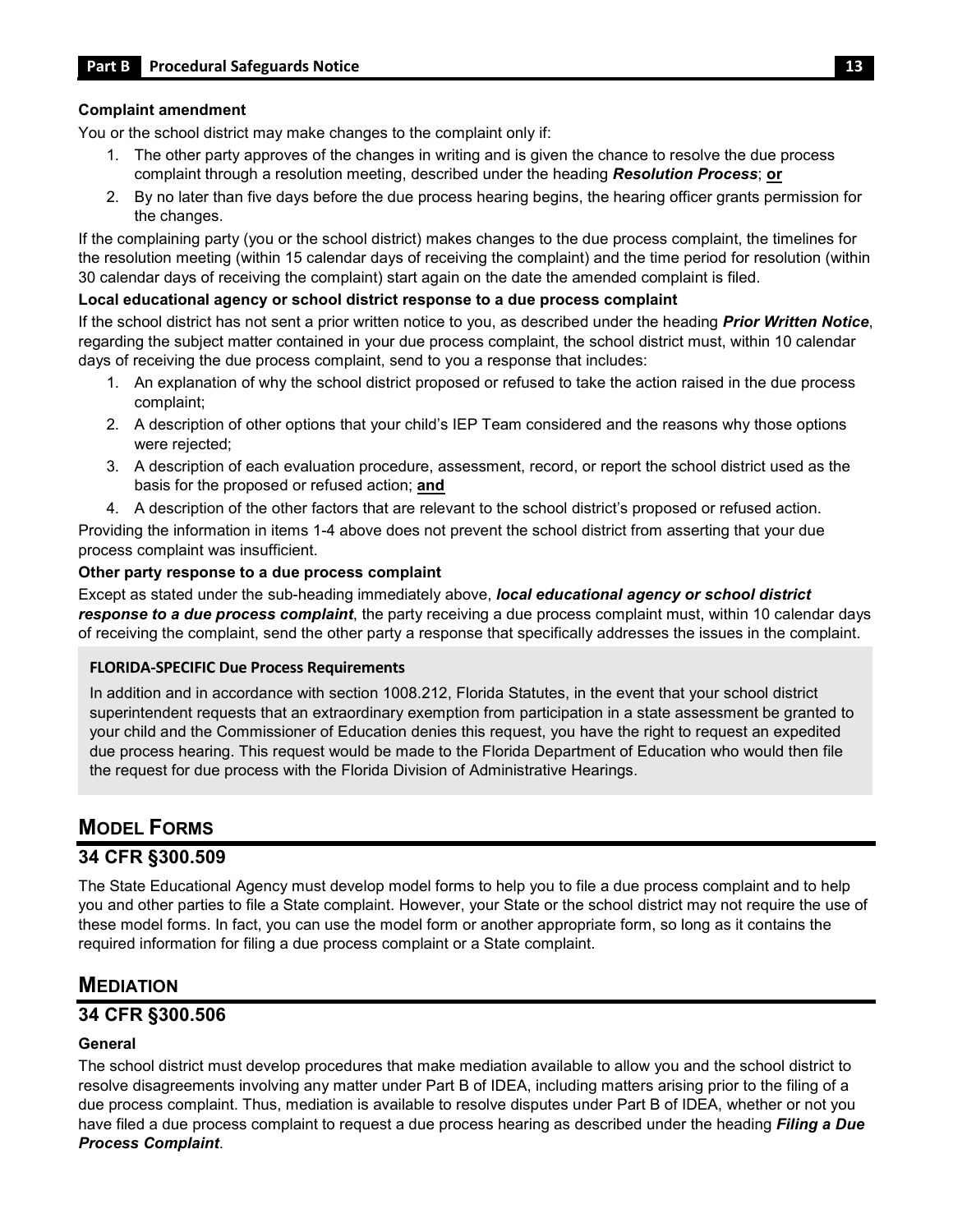#### **Requirements**

The procedures must ensure that the mediation process:

- 1. Is voluntary on your part and the school district's part;
- 2. Is not used to deny or delay your right to a due process hearing, or to deny any other rights provided under Part B of IDEA; **and**
- 3. Is conducted by a qualified and impartial mediator who is trained in effective mediation techniques.

The school district may develop procedures that offer parents and schools that choose not to use the mediation process, an opportunity to meet, at a time and location convenient to you, with a disinterested party:

- 1. Who is under contract with an appropriate alternative dispute resolution entity, or a parent training and information center or community parent resource center in the State; **and**
- 2. Who would explain the benefits of, and encourage the use of, the mediation process to you.

 The State must keep a list of people who are qualified mediators and know the laws and regulations relating to the random, rotational, or other impartial basis. provision of special education and related services. The State Educational Agency must select mediators on a

The State is responsible for the costs of the mediation process, including the costs of meetings.

Each meeting in the mediation process must be scheduled in a timely manner and held at a place that is convenient for you and the school district.

If you and the school district resolve a dispute through the mediation process, both parties must enter into a legally binding agreement that sets forth the resolution and:

- 1. States that all discussions that happened during the mediation process will remain confidential and may not be used as evidence in any subsequent due process hearing or civil proceeding (court case); **and**
- 2. Is signed by both you and a representative of the school district who has the authority to bind the school district.

A written, signed mediation agreement is enforceable in any State court of competent jurisdiction (a court that has the authority under State law to hear this type of case) or in a district court of the United States.

Discussions that happened during the mediation process must be confidential. They cannot be used as evidence in any future due process hearing or civil proceeding of any Federal court or State court of a State receiving assistance under Part B of IDEA.

#### **Impartiality of mediator**

The mediator:

- education or care of your child; **and**  1. May not be an employee of the State Educational Agency or the school district that is involved in the
- 2. Must not have a personal or professional interest which conflicts with the mediator's objectivity.

 A person who otherwise qualifies as a mediator is not an employee of a school district or State agency solely because he or she is paid by the agency or school district to serve as a mediator.

#### **FLORIDA-SPECIFIC Mediator Requirements**

Mediators, in order to be considered qualified, must be certified by the Florida Supreme Court with no reported sanctions.

## <span id="page-16-0"></span>**RESOLUTION PROCESS**

#### **34 CFR §300.510**

#### **Resolution meeting**

 Within 15 calendar days of receiving notice of your due process complaint, and before the due process hearing begins, the school district must convene a meeting with you and the relevant member or members of the IEP Team who have specific knowledge of the facts identified in your due process complaint. The meeting:

- 1. Must include a representative of the school district who has decision-making authority on behalf of the school district; **and**
- 2. May not include an attorney of the school district unless you are accompanied by an attorney.

You and the school district determine the relevant members of the IEP Team to attend the meeting.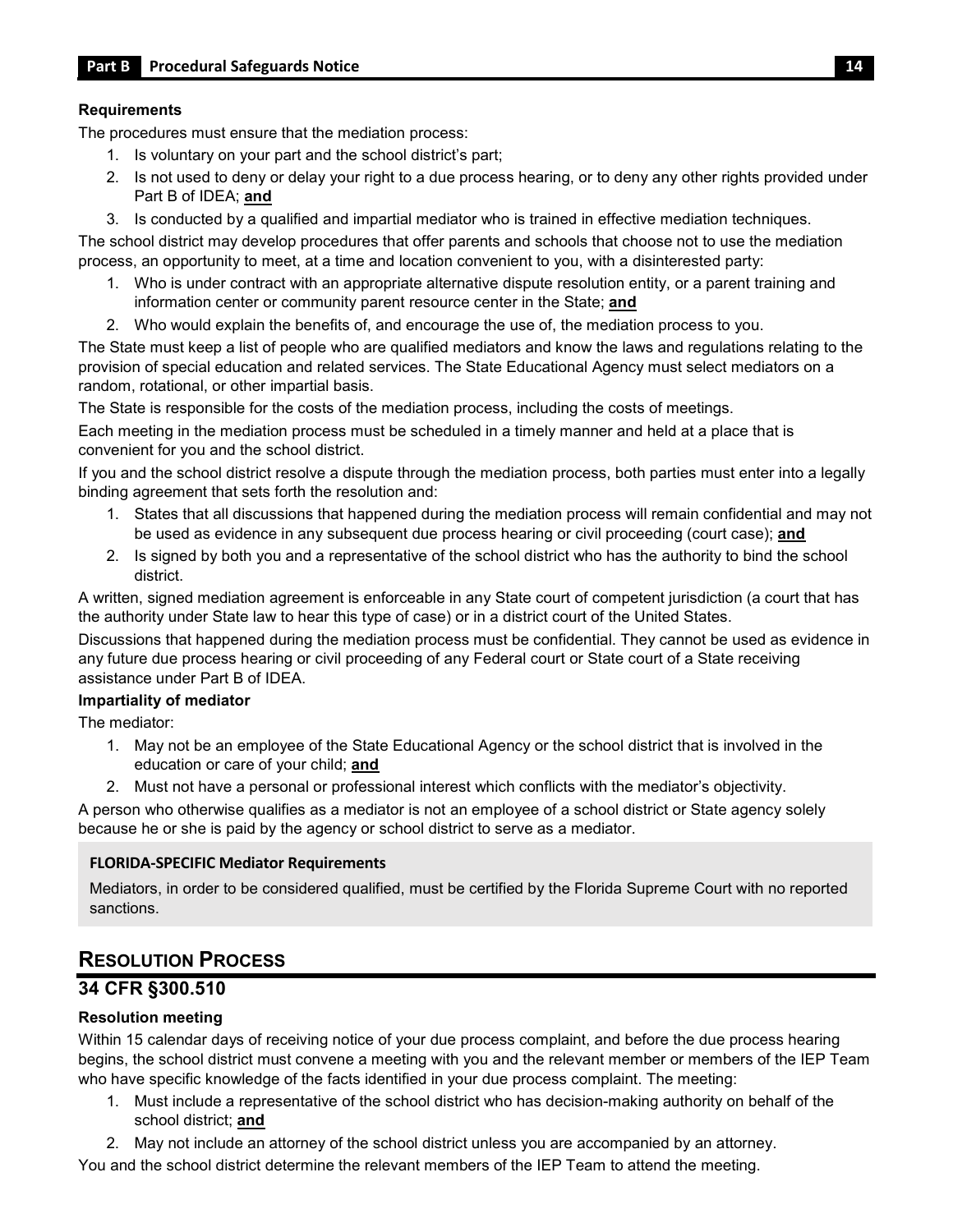the complaint, so that the school district has the opportunity to resolve the dispute. The purpose of the meeting is for you to discuss your due process complaint, and the facts that form the basis of

The resolution meeting is not necessary if:

1. You and the school district agree in writing to waive the meeting; **or** 

2. You and the school district agree to use the mediation process, as described under the heading *Mediation*.

#### **Resolution period**

If the school district has not resolved the due process complaint to your satisfaction within 30 calendar days of the receipt of the due process complaint (during the time period for the resolution process), the due process hearing may occur.

The 45-calendar-day timeline for issuing a final due process hearing decision, as described under the heading, *Hearing Decisions*, begins at the expiration of the

30-calendar-day resolution period, with certain exceptions for adjustments made to

the 30-calendar-day resolution period, as described below.

 your failure to participate in the resolution meeting will delay the timelines for the resolution process and due Except where you and the school district have both agreed to waive the resolution process or to use mediation, process hearing until the meeting is held.

 participation in the resolution meeting, the school district may, at the end of the 30-calendar-day resolution period, If after making reasonable efforts and documenting such efforts, the school district is not able to obtain your request that a hearing officer dismiss your due process complaint. Documentation of such efforts must include a record of the school district's attempts to arrange a mutually agreed upon time and place, such as:

- 1. Detailed records of telephone calls made or attempted and the results of those calls;
- 2. Copies of correspondence sent to you and any responses received; and
- 3. Detailed records of visits made to your home or place of employment and the results of those visits.

 If the school district fails to hold the resolution meeting within 15 calendar days of receiving notice of your due process complaint **or** fails to participate in the resolution meeting, you may ask a hearing officer to begin the 45-calendar-day due process hearing timeline.

#### **Adjustments to the 30-calendar-day resolution period**

 If you and the school district agree in writing to waive the resolution meeting, then the 45-calendar-day timeline for the due process hearing starts the next day.

After the start of mediation or the resolution meeting and before the end of the

 the 45-calendar-day timeline for the due process hearing starts the next day. 30-calendar-day resolution period, if you and the school district agree in writing that no agreement is possible, then

 If you and the school district agree to use the mediation process but have not yet reached agreement, at the end of the 30-calendar-day resolution period the mediation process may be continued until an agreement is reached if both parties agree to the continuation in writing. However, if either you or the school district withdraws from the mediation process during this continuation period, then the 45-calendar-day timeline for the due process hearing starts the next day.

#### **Written settlement agreement**

 legally binding agreement that is: If a resolution to the dispute is reached at the resolution meeting, you and the school district must enter into a

- 1. Signed by you and a representative of the school district who has the authority to bind the school district; **and**
- case) or in a district court of the United States or by the State Educational Agency, if your State has 2. Enforceable in any State court of competent jurisdiction (a State court that has authority to hear this type of another mechanism or procedures that permit parties to seek enforcement of resolution agreements.

#### **Agreement review period**

If you and the school district enter into an agreement as a result of a resolution meeting, either party (you or the school district) may void the agreement within three business days of the time that both you and the school district signed the agreement.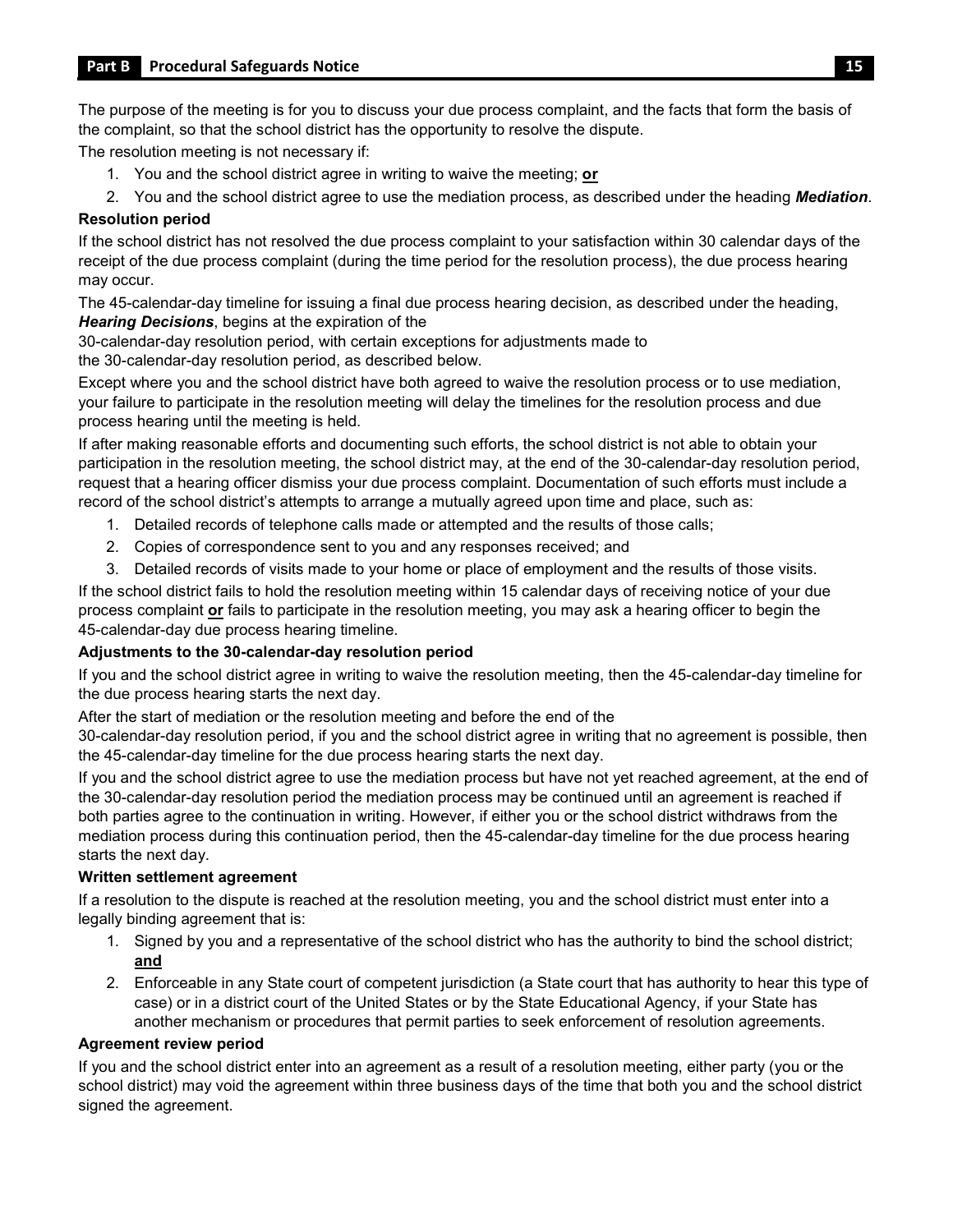## <span id="page-18-0"></span>**HEARINGS ON DUE PROCESS COMPLAINTS**

## <span id="page-18-1"></span>**IMPARTIAL DUE PROCESS HEARING**

#### **34 CFR §300.511**

#### **General**

 Whenever a due process complaint is filed, you or the school district involved in the dispute must have an  opportunity for an impartial due process hearing, as described in the *Due Process Complaint* and *Resolution Process* sections.

#### **FLORIDA-SPECIFIC Due Process Information**

In Florida, the Florida Division of Administrative Hearings is responsible for convening due process hearings.

#### **Impartial hearing officer**

At a minimum, a hearing officer:

- 1. Must not be an employee of the State Educational Agency or the school district that is involved in the education or care of the child. However, a person is not an employee of the agency solely because he or she is paid by the agency to serve as a hearing officer;
- 2. Must not have a personal or professional interest that conflicts with the hearing officer's objectivity in the hearing;
- 3. Must be knowledgeable and understand the provisions of IDEA, Federal and State regulations pertaining to IDEA, and legal interpretations of IDEA by Federal and State courts; **and**
- 4. Must have the knowledge and ability to conduct hearings, and to make and write decisions, consistent with appropriate, standard legal practice.

Each school district must keep a list of those persons who serve as hearing officers that includes a statement of the qualifications of each hearing officer.

#### **Subject matter of due process hearing**

The party (you or the school district) that requests the due process hearing may not raise issues at the due process hearing that were not addressed in the due process complaint, unless the other party agrees.

#### **Timeline for requesting a hearing**

You or the school district must request an impartial hearing on a due process complaint within two years of the date you or the school district knew or should have known about the issue addressed in the complaint.

#### **Exceptions to the timeline**

The above timeline does not apply to you if you could not file a due process complaint because:

- 1. The school district specifically misrepresented that it had resolved the problem or issue that you are raising in your complaint; **or**
- 2. The school district withheld information from you that it was required to provide to you under Part B of IDEA.

## <span id="page-18-2"></span>**HEARING RIGHTS**

### **34 CFR §300.512**

#### **General**

 You have the right to represent yourself at a due process hearing. In addition, any party to a due process hearing (including a hearing relating to disciplinary procedures) has the right to:

- 1. Be accompanied and advised by an attorney and/or persons with special knowledge or training regarding the problems of children with disabilities;
- 2. Be represented at the due process hearing by an attorney or non-attorney;
- 3. Present evidence and confront, cross-examine, and require the attendance of witnesses;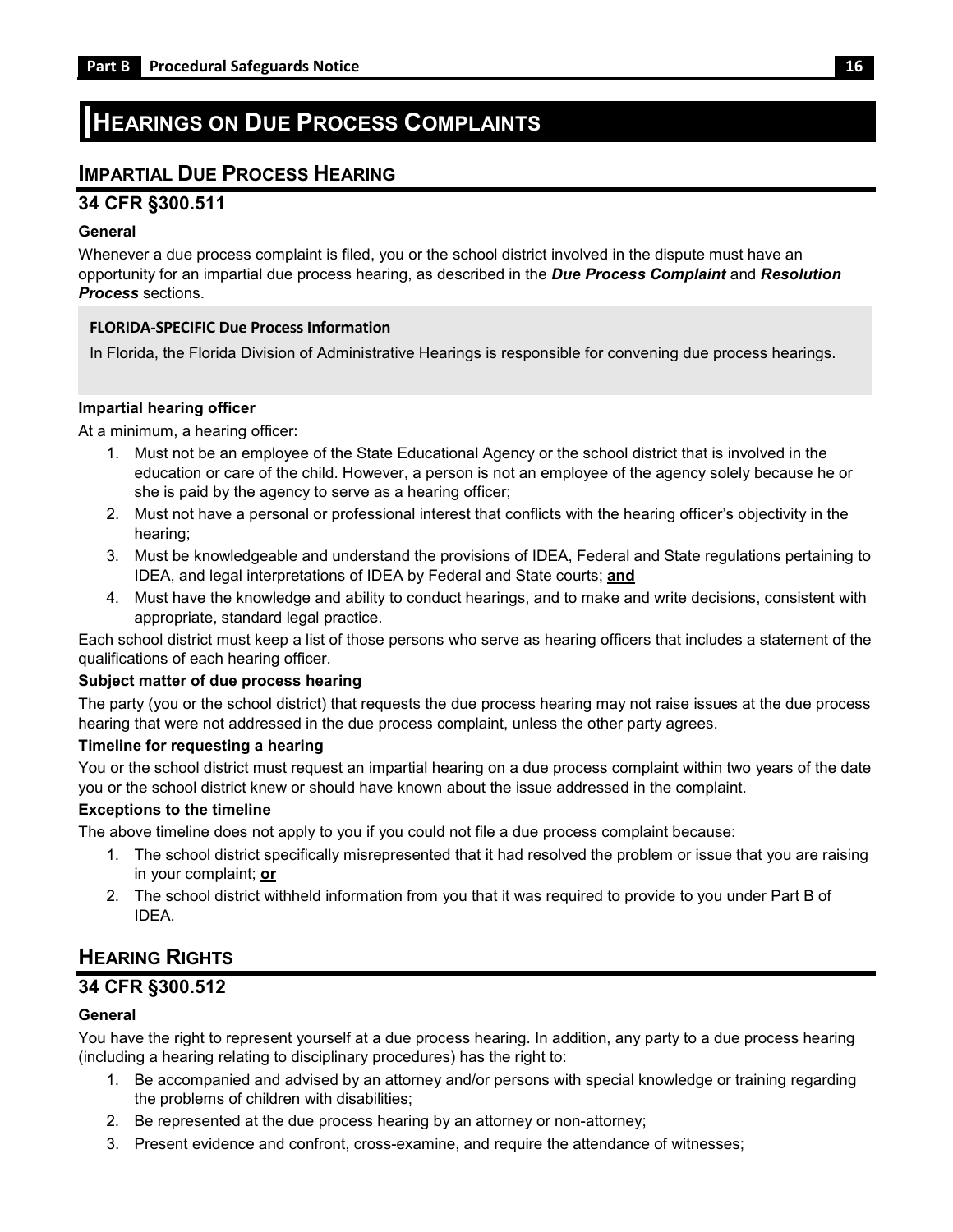- 4. Prohibit the introduction of any evidence at the hearing that has not been disclosed to that party at least five business days before the hearing;
- 5. Obtain a written, or, at your option, electronic, word-for-word record of the hearing; **and**
- 6. Obtain written, or, at your option, electronic findings of fact and decisions.

#### **Additional disclosure of information**

 At least five business days prior to a due process hearing, you and the school district must disclose to each other all evaluations completed by that date and recommendations based on those evaluations that you or the school district intend to use at the hearing.

 A hearing officer may prevent any party that fails to comply with this requirement from introducing the relevant evaluation or recommendation at the hearing without the consent of the other party.

#### **Parental rights at hearings**

You must be given the right to:

- 1. Have your child present at the hearing;
- 2. Open the hearing to the public; **and**
- 3. Have the record of the hearing, the findings of fact and decisions provided to you at no cost.

#### **General**

 You have the right to represent yourself at a due process hearing (including a hearing related to disciplinary *Appeal of decisions; impartial review*. In addition, any party to a hearing has the right to: procedures) or an appeal with a hearing to receive additional evidence, as described under the subheading,

- 1. Be accompanied and advised by an attorney and/or persons with special knowledge or training regarding the problems of children with disabilities;
- 2. Be represented at the hearing by an attorney;
- 3. Present evidence and confront, cross-examine, and require the attendance of witnesses;
- 4. Prohibit the introduction of any evidence at the hearing that has not been disclosed to the other party at least five business days before the hearing;
- 5. Obtain a written, or, at your option, electronic, word-for-word record of the hearing; **and**
- 6. Obtain written, or, at your option, electronic findings of fact and decisions.

#### **FLORIDA-SPECIFIC Due Process Information**

In Florida, any party also has the right to be represented during a due process hearing by a qualified representative as defined in Rules 28-106.106 and 28-106.107, Florida Administrative Code (F.A.C.).

## <span id="page-19-0"></span>**HEARING DECISIONS**

## **34 CFR §300.513**

#### **Decision of the hearing officer**

A hearing officer's decision on whether your child received a FAPE must be based on evidence and arguments that directly relate to FAPE.

 In matters alleging a procedural violation (such as "an incomplete IEP Team"), a hearing officer may find that your child did not receive a FAPE only if the procedural violations:

- 1. Interfered with your child's right to a FAPE;
- 2. Significantly interfered with your opportunity to participate in the decision-making process regarding the provision of a FAPE to your child; **or**
- 3. Caused your child to be deprived of an educational benefit.

None of the provisions described above can be interpreted to prevent a hearing officer from ordering a school district to comply with the requirements in the procedural safeguards section of the Federal regulations under Part B of IDEA (34 CFR §§300.500 through 300.536).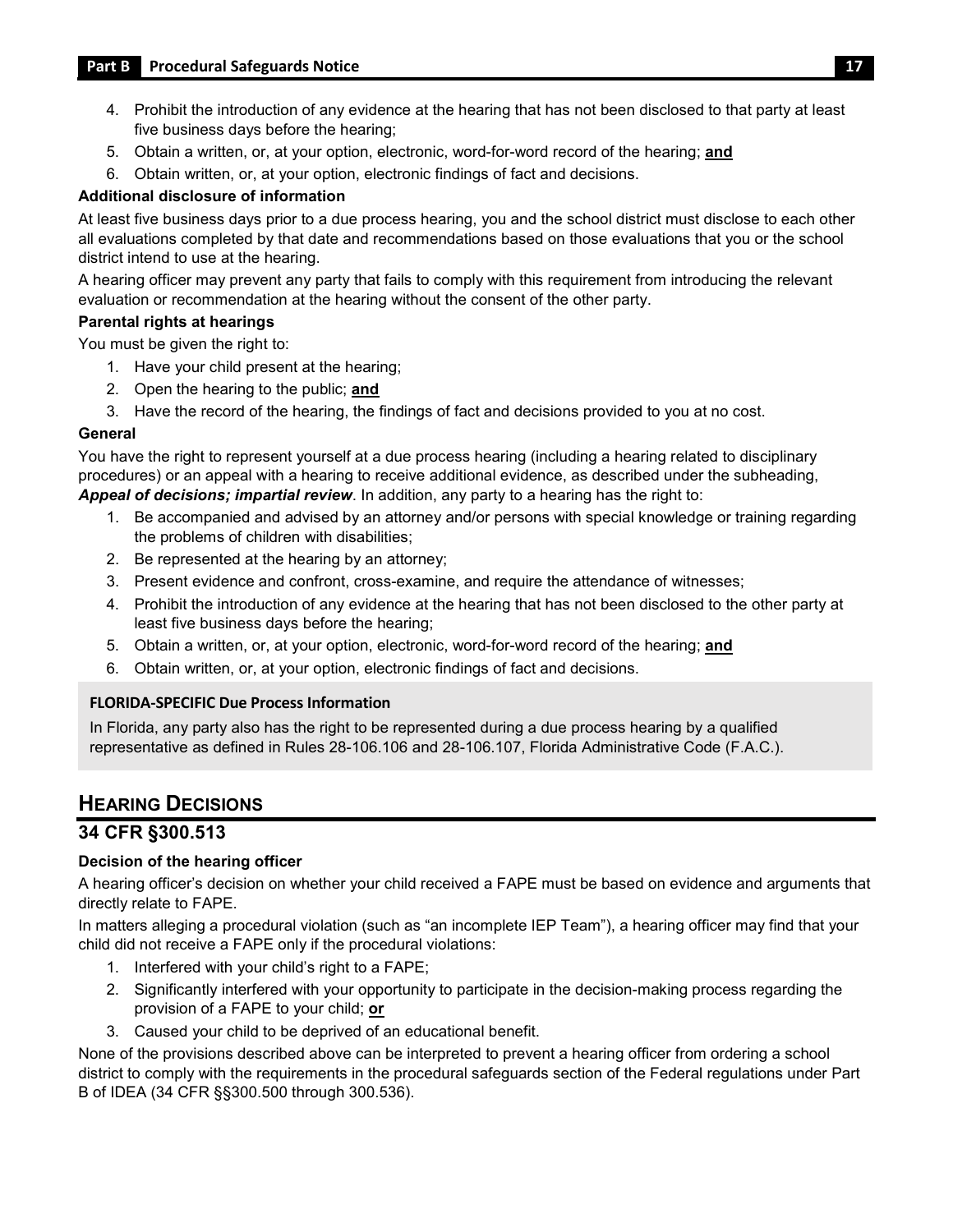#### **Separate request for a due process hearing**

 through 300.536) can be interpreted to prevent you from filing a separate due process complaint on an issue Nothing in the procedural safeguards section of the Federal regulations under Part B of IDEA (34 CFR §§300.500 separate from a due process complaint already filed.

#### **Findings and decision provided to the advisory panel and general public**

The State Educational Agency or the school district, (whichever was responsible for your hearing) after deleting any personally identifiable information, must:

- 1. Provide the findings and decisions in the due process hearing or appeal to the State special education advisory panel; **and**
- 2. Make those findings and decisions available to the public.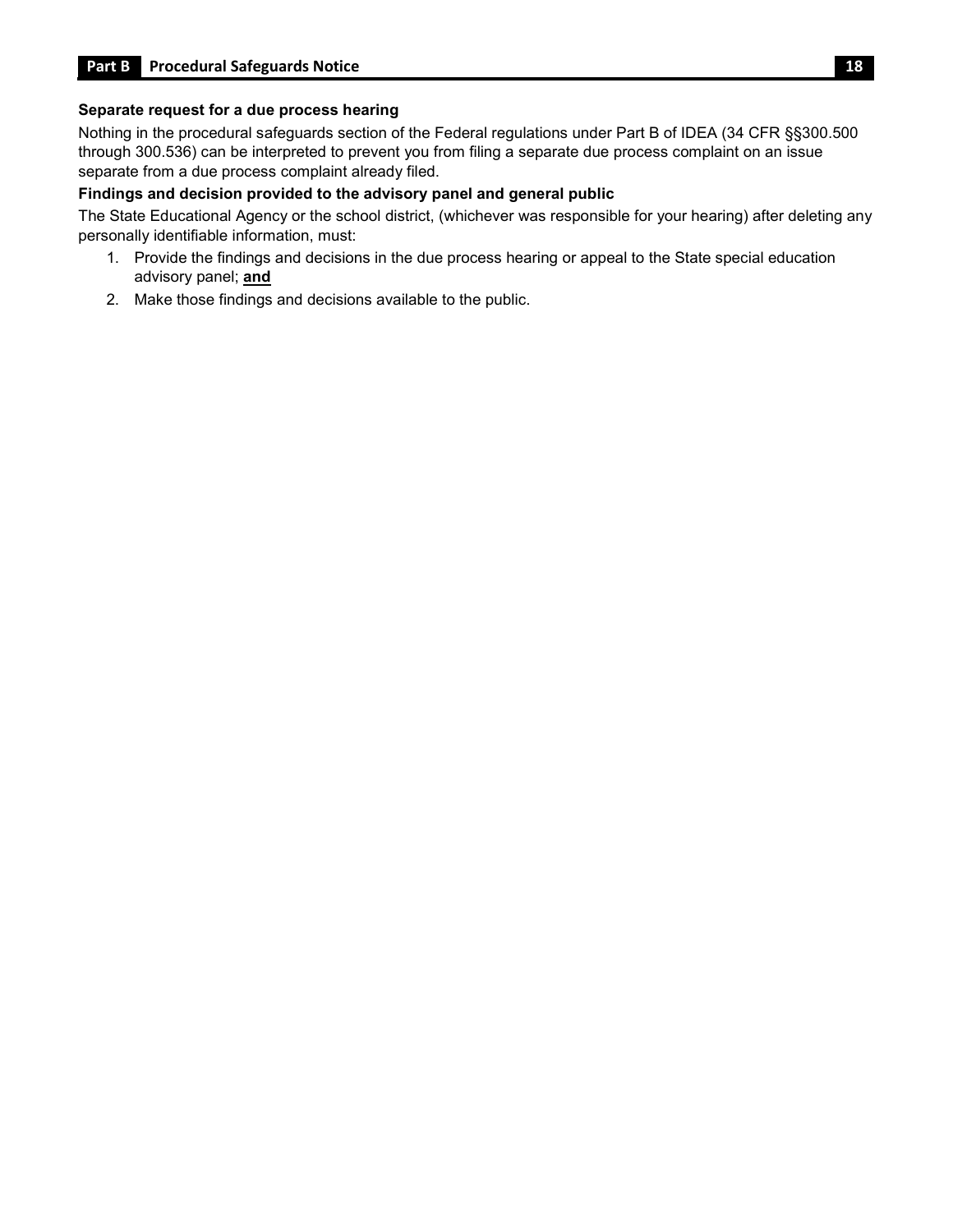## <span id="page-21-0"></span>**APPEALS**

## <span id="page-21-1"></span>**FINALITY OF DECISION; APPEAL; IMPARTIAL REVIEW**

#### **34 CFR §300.514**

#### **Finality of hearing decision**

 A decision made in a due process hearing (including a hearing relating to disciplinary procedures) is final, except that any party involved in the hearing (you or the school district) may appeal the decision by bringing a civil action, as described under the heading *Civil Actions, Including the Time Period in Which to File Those Actions*.

## <span id="page-21-2"></span>**TIMELINES AND CONVENIENCE OF HEARINGS AND REVIEWS**

#### **34 CFR §300.515**

 30-calendar-day period for resolution meetings **or**, as described under the sub-heading *Adjustments to the*  The State Educational Agency must ensure that not later than 45 calendar days after the expiration of the *30-calendar-day resolution period,* not later than 45 calendar days after the expiration of the adjusted time period:

- 1. A final decision is reached in the hearing; **and**
- 2. A copy of the decision is mailed to each of the parties.

A hearing officer may grant specific extensions of time beyond the 45-calendar-day time period described above at the request of either party (you or the school district).

Each hearing must be conducted at a time and place that is reasonably convenient to you and your child.

## <span id="page-21-3"></span>**CIVIL ACTIONS, INCLUDING THE TIME PERIOD IN WHICH TO FILE THOSE ACTIONS**

### **34 CFR §300.516**

#### **General**

 Any party (you or the school district) who does not agree with the findings and decision in the due process hearing (including a hearing relating to disciplinary procedures) has the right to bring a civil action with respect to the matter that was the subject of the due process hearing. The action may be brought in a State court of competent jurisdiction (a State court that has authority to hear this type of case) or in a district court of the United States without regard to the amount in dispute.

#### **Time limitation**

The party (you or the school district) bringing the action shall have 90 calendar days from the date of the decision of the hearing officer to file a civil action.

#### **Additional procedures**

In any civil action, the court:

- 1. Receives the records of the administrative proceedings;
- 2. Hears additional evidence at your request or at the school district's request; **and**
- 3. Bases its decision on the preponderance of the evidence and grants the relief that the court determines to be appropriate.

Under appropriate circumstances, judicial relief may include reimbursement of private school tuition and compensatory education services.

#### **Jurisdiction of district courts**

 The district courts of the United States have authority to rule on actions brought under Part B of IDEA without regard to the amount in dispute.

#### **Rule of construction**

 under these laws seeking relief that is also available under Part B of IDEA, the due process procedures described Nothing in Part B of IDEA restricts or limits the rights, procedures, and remedies available under the U.S. Constitution, the Americans with Disabilities Act of 1990, Title V of the Rehabilitation Act of 1973 (Section 504), or other Federal laws protecting the rights of children with disabilities, except that before the filing of a civil action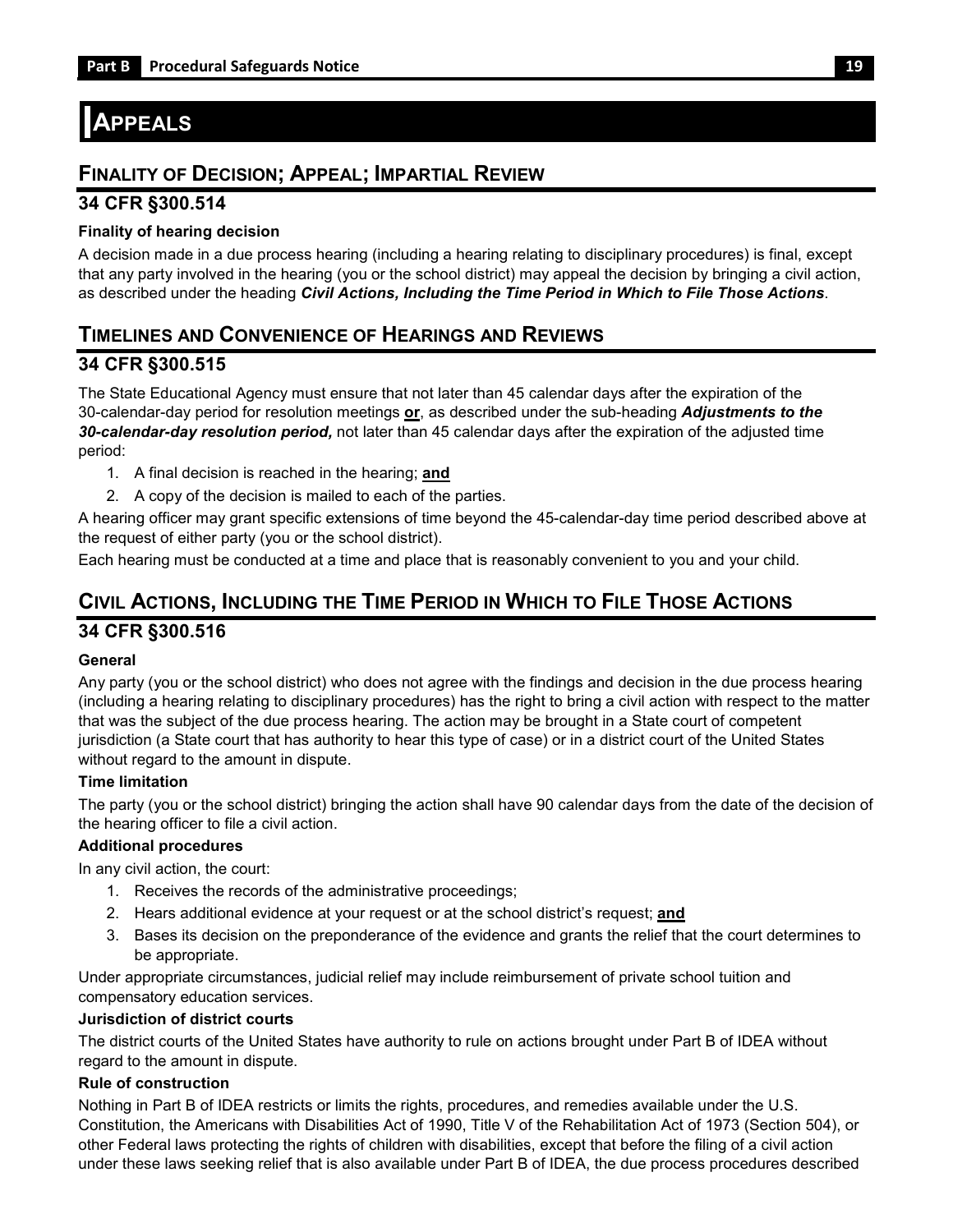<span id="page-22-0"></span> above must be exhausted to the same extent as would be required if the party filed the action under Part B of IDEA. This means that you may have remedies available under other laws that overlap with those available under IDEA, but in general, to obtain relief under those other laws, you must first use the available administrative remedies under IDEA (i.e., the due process complaint; resolution process, including the resolution meeting; and impartial due process hearing procedures) before going directly into court.

## **THE CHILD'S PLACEMENT WHILE THE DUE PROCESS COMPLAINT AND HEARING ARE PENDING**

## **34 CFR §300.518**

 and while waiting for the decision of any impartial due process hearing or court proceeding, unless you and the Except as provided below under the heading *PROCEDURES WHEN DISCIPLINING CHILDREN WITH DISABILITIES,* once a due process complaint is sent to the other party, during the resolution process time period, State or school district agree otherwise, your child must remain in his or her current educational placement.

If the due process complaint involves an application for initial admission to public school, your child, with your consent, must be placed in the regular public school program until the completion of all such proceedings.

 If the due process complaint involves an application for initial services under Part B of IDEA for a child who is transitioning from being served under Part C of IDEA to Part B of IDEA and who is no longer eligible for Part C the child has been receiving. If the child is found eligible under Part B of IDEA and you consent for your child to school district must provide those special education and related services that are not in dispute (those which you services because the child has turned three, the school district is not required to provide the Part C services that receive special education and related services for the first time, then, pending the outcome of the proceedings, the and the school district both agree upon).

 If a hearing officer in a due process hearing conducted by the State Educational Agency agrees with you that a change of placement is appropriate, that placement must be treated as your child's current educational placement where your child will remain while waiting for the decision of any impartial due process hearing or court proceeding.

## **ATTORNEYS' FEES**

## **34 CFR §300.517**

#### **General**

 In any action or proceeding brought under Part B of IDEA, the court, in its discretion, may award reasonable attorneys' fees as part of the costs to you, if you prevail (win).

 In any action or proceeding brought under Part B of IDEA, the court, in its discretion, may award reasonable attorneys' fees as part of the costs to a prevailing State Educational Agency or school district, to be paid by your attorney, if the attorney: (a) filed a complaint or court case that the court finds is frivolous, unreasonable, or without foundation; **or** (b) continued to litigate after the litigation clearly became frivolous, unreasonable, or without foundation; **or** 

 In any action or proceeding brought under Part B of IDEA, the court, in its discretion, may award reasonable attorneys' fees as part of the costs to a prevailing State Educational Agency or school district, to be paid by you or your attorney, if your request for a due process hearing or later court case was presented for any improper purpose, such as to harass, to cause unnecessary delay, or to unnecessarily increase the cost of the action or proceeding (hearing).

### **Award of fees**

A court awards reasonable attorneys' fees as follows:

- 1. Fees must be based on rates prevailing in the community in which the action or proceeding arose for the kind and quality of services furnished. No bonus or multiplier may be used in calculating the fees awarded.
- under Part B of IDEA for services performed after a written offer of settlement is made to you if: 2. Attorneys' fees may not be awarded and related costs may not be reimbursed in any action or proceeding
	- the case of a due process hearing or State-level review, at any time more than 10 calendar days before a. The offer is made within the time prescribed by Rule 68 of the Federal Rules of Civil Procedure or, in the proceeding begins;
	- b. The offer is not accepted within 10 calendar days; **and**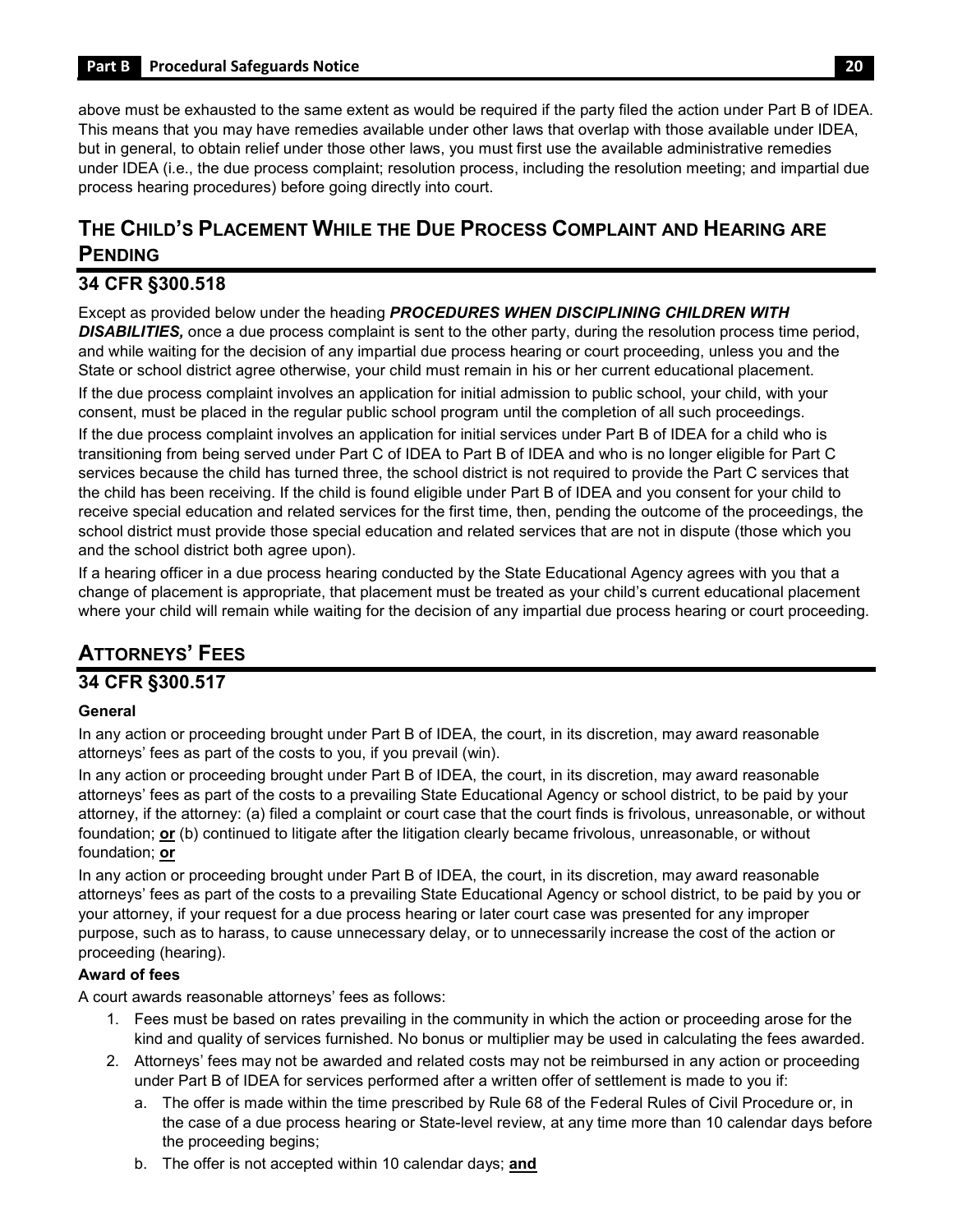c. The court or administrative hearing officer finds that the relief finally obtained by you is not more favorable to you than the offer of settlement.

 Despite these restrictions, an award of attorneys' fees and related costs may be made to you if you prevail and you were substantially justified in rejecting the settlement offer.

- an administrative proceeding or court action. 3. Fees may not be awarded relating to any meeting of the IEP Team unless the meeting is held as a result of
- 4. A resolution meeting, as described under the heading *Resolution Process*, is not considered a meeting convened as a result of an administrative hearing or court action, and also is not considered an administrative hearing or court action for purposes of these attorneys' fees provisions.

 The court reduces, as appropriate, the amount of the attorneys' fees awarded under Part B of IDEA, if the court finds that:

- 1. You, or your attorney, during the course of the action or proceeding, unreasonably delayed the final resolution of the dispute;
- rate prevailing in the community for similar services by attorneys of reasonably similar skill, reputation, and 2. The amount of the attorneys' fees otherwise authorized to be awarded unreasonably exceeds the hourly experience;
- 3. The time spent and legal services furnished were excessive considering the nature of the action or proceeding; **or**
- 4. The attorney representing you did not provide to the school district the appropriate information in the due process request notice as described under the heading *Due Process Complaint*.

However, the court may not reduce fees if the court finds that the State or school district unreasonably delayed the final resolution of the action or proceeding or there was a violation under the procedural safeguards provisions of Part B of IDEA.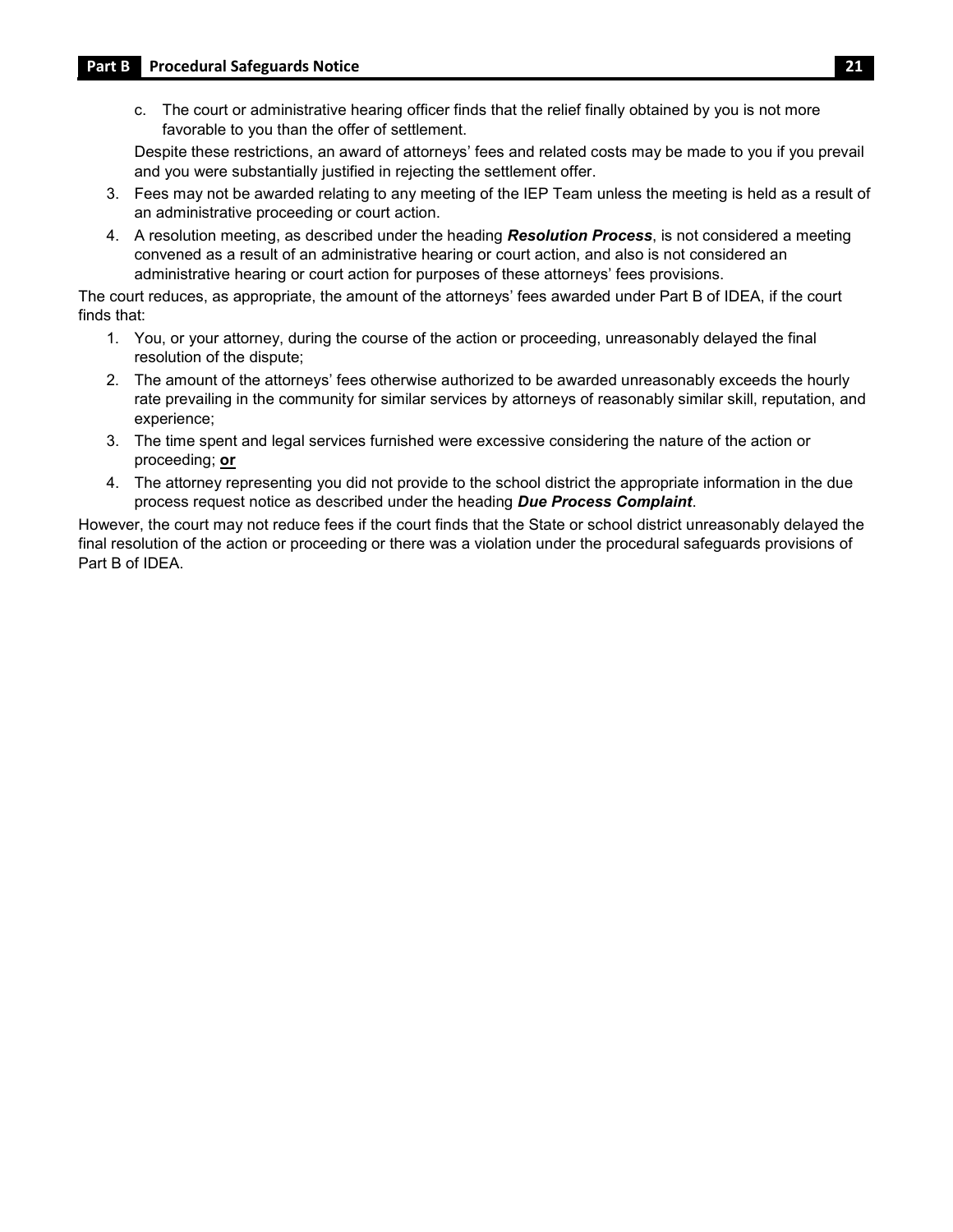## <span id="page-24-0"></span>**PROCEDURES WHEN DISCIPLINING CHILDREN WITH DISABILITIES**

## <span id="page-24-1"></span>**AUTHORITY OF SCHOOL PERSONNEL**

#### **34 CFR §300.530**

#### **Case-by-case determination**

School personnel may consider any unique circumstances on a case-by-case basis when determining whether a change of placement, made in accordance with the following requirements related to discipline, is appropriate for a child with a disability who violates a school code of student conduct.

#### **General**

To the extent that they also take such action for children without disabilities, school personnel may, for not more than **10 school days** in a row, remove a child with a disability who violates a code of student conduct from his or her current placement to an appropriate interim alternative educational setting, another setting, or suspension. School personnel may also impose additional removals of the child of not more than

**10 school days** in a row in that same school year for separate incidents of misconduct, as long as those removals do not constitute a change of placement (see the heading *Change of Placement Because of Disciplinary Removals* for the definition).

 the same school year, the school district must, during any subsequent days of removal in that school year, provide Once a child with a disability has been removed from his or her current placement for a total of **10 school days** in services to the extent required below under the sub-heading *Services*.

#### **Additional authority**

 manner and for the same duration as it would to children without disabilities, except that the school must provide If the behavior that violated the student code of conduct was not a manifestation of the child's disability (see the subheading *Manifestation determination*) and the disciplinary change of placement would exceed **10 school days** in a row, school personnel may apply the disciplinary procedures to that child with a disability in the same services to that child as described below under *Services*. The child's IEP Team determines the interim alternative educational setting for such services.

#### **Services**

#### **FLORIDA-SPECIFIC Language Regarding Disciplinary Removals**

 students without disabilities who are similarly removed. The school district is not required to provide services to a child with a disability who has been removed from his or her current placement for **10 school days or less** in that school year if services are not similarly provided to

 behavior is not a manifestation of the child's disability (see subheading, *Manifestation determination*) or who is A child with a disability who is removed from the child's current placement for **more than 10 school days** and the removed under special circumstances (see the subheading, *Special circumstances*) must:

- 1. Continue to receive educational services (have available a FAPE), so as to enable the child to continue to participate in the general education curriculum, although in another setting (that may be an interim alternative educational setting), and to progress toward meeting the goals set out in the child's IEP; **and**
- 2. Receive, as appropriate, a functional behavioral assessment, and behavioral intervention services and modifications, which are designed to address the behavior violation so that it does not happen again.

After a child with a disability has been removed from his or her current placement for

 **10 school days** in that same school year, and **if** the current removal is for **10 school days** in a row or less **and** if the removal is not a change of placement (see definition below), **then** school personnel, in consultation with at least one of the child's teachers, determine the extent to which services are needed to enable the child to continue to participate in the general education curriculum, although in another setting, and to progress toward meeting the goals set out in the child's IEP.

 setting), and to progress toward meeting the goals set out in the child's IEP. If the removal is a change of placement (see the heading, *Change of Placement Because of Disciplinary Removals*), the child's IEP Team determines the appropriate services to enable the child to continue to participate in the general education curriculum, although in another setting (that may be an interim alternative educational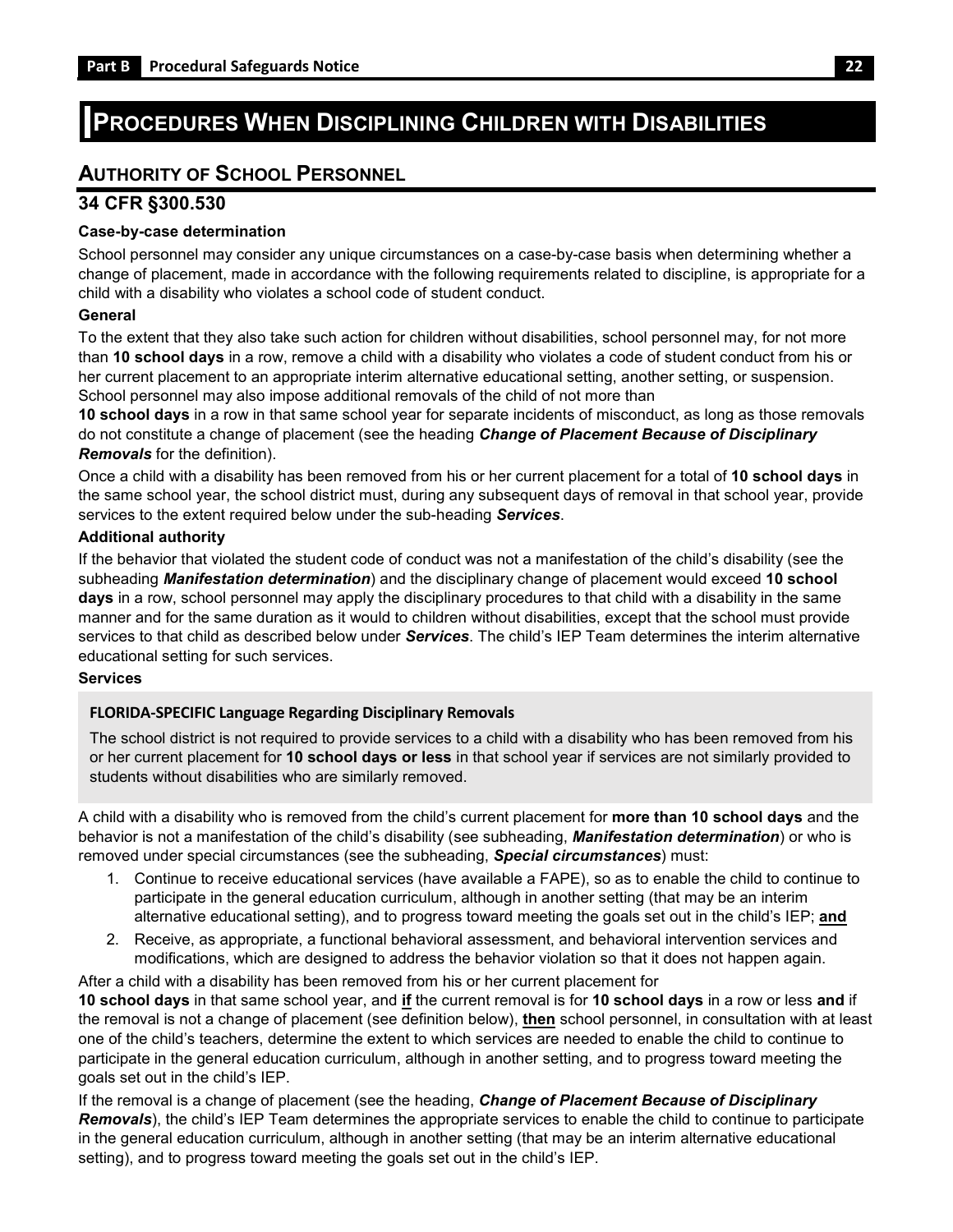#### **Manifestation determination**

 a code of student conduct (except for a removal that is for **10 school days** in a row or less and not a change of placement), the school district, you, and other relevant members of the IEP Team (as determined by you and the school district) must review all relevant information in the student's file, including the child's IEP, any teacher Within **10 school days** of any decision to change the placement of a child with a disability because of a violation of observations, and any relevant information provided by you to determine:

- 1. If the conduct in question was caused by, or had a direct and substantial relationship to, the child's disability; **or**
- 2. If the conduct in question was the direct result of the school district's failure to implement the child's IEP.

 If the school district, you, and other relevant members of the child's IEP Team determine that either of those conditions was met, the conduct must be determined to be a manifestation of the child's disability.

 If the school district, you, and other relevant members of the child's IEP Team determine that the conduct in question was the direct result of the school district's failure to implement the IEP, the school district must take immediate action to remedy those deficiencies.

#### **Determination that behavior was a manifestation of the child's disability**

 If the school district, you, and other relevant members of the IEP Team determine that the conduct was a manifestation of the child's disability, the IEP Team must either:

- 1. Conduct a functional behavioral assessment, unless the school district had conducted a functional behavioral assessment before the behavior that resulted in the change of placement occurred, and implement a behavioral intervention plan for the child; **or**
- 2. If a behavioral intervention plan already has been developed, review the behavioral intervention plan, and modify it, as necessary, to address the behavior.

Except as described below under the sub-heading *Special circumstances*, the school district must return your child to the placement from which your child was removed, unless you and the district agree to a change of placement as part of the modification of the behavioral intervention plan.

#### **Special circumstances**

Whether or not the behavior was a manifestation of your child's disability, school personnel may remove a student to an interim alternative educational setting (determined by the child's IEP Team) for not more than 45 school days, if your child:

- 1. Carries a weapon (see the definition below) to school or has a weapon at school, on school premises, or at a school function under the jurisdiction of the State Educational Agency or a school district;
- jurisdiction of the State Educational Agency or a school district; **or**  2. Knowingly has or uses illegal drugs (see the definition below), or sells or solicits the sale of a controlled substance, (see the definition below), while at school, on school premises, or at a school function under the
- premises, or at a school function under the jurisdiction of the State Educational Agency or a school district. 3. Has inflicted serious bodily injury (see the definition below) upon another person while at school, on school

#### **Definitions**

*Controlled substance* means a drug or other substance identified under schedules I, II, III, IV, or V in section 202(c) of the Controlled Substances Act (21 U.S.C. 812(c)).

 used under the supervision of a licensed health-care professional or that is legally possessed or used under any *Illegal drug* means a controlled substance; but does not include a controlled substance that is legally possessed or other authority under that Act or under any other provision of Federal law.

*Serious bodily injury* has the meaning given the term ''serious bodily injury'' under paragraph (3) of subsection (h) of section 1365 of title 18, United States Code.

 *Weapon* has the meaning given the term ''dangerous weapon'' under paragraph (2) of the first subsection (g) of section 930 of title 18, United States Code.

#### **FLORIDA-SPECIFIC Definition**

Interim alternative educational setting means a different location where educational services are provided for a specific time period due to disciplinary reasons that meet the requirements of Rule 6A-6.03312, F.A.C.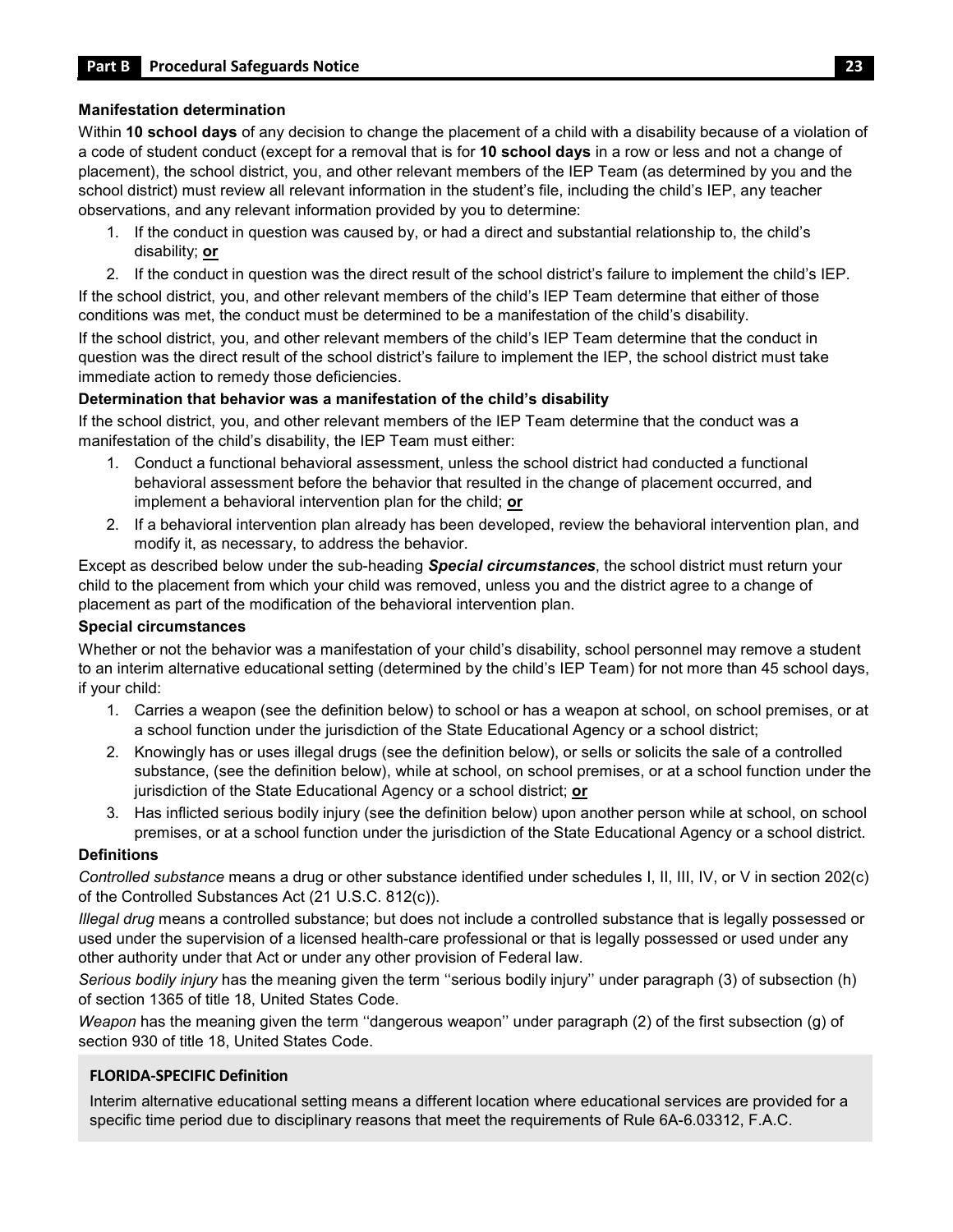#### **Notification**

 violation of a code of student conduct, the school district must notify you of that decision, and provide you with a On the date it makes the decision to make a removal that is a change of placement of your child because of a procedural safeguards notice.

## <span id="page-26-0"></span>**CHANGE OF PLACEMENT BECAUSE OF DISCIPLINARY REMOVALS**

#### **34 CFR §300.536**

 A removal of your child with a disability from your child's current educational placement is a **change of placement**  if:

- 1. The removal is for more than 10 school days in a row; **or**
- 2. Your child has been subjected to a series of removals that constitute a pattern because:
	- a. The series of removals total more than 10 school days in a school year;
	- b. Your child's behavior is substantially similar to the child's behavior in previous incidents that resulted in the series of removals; and
	- c. Of such additional factors as the length of each removal, the total amount of time your child has been removed, and the proximity of the removals to one another.

Whether a pattern of removals constitutes a change of placement is determined on a case-by-case basis by the school district and, if challenged, is subject to review through due process and judicial proceedings.

## <span id="page-26-1"></span>**DETERMINATION OF SETTING**

#### **34 CFR § 300.531**

 The IEP Team determines the interim alternative educational setting for removals that are **changes of placement**, and removals under the subheadings *Additional authority* and *Special circumstances*.

## <span id="page-26-2"></span>**APPEAL**

## **34 CFR § 300.532**

#### **General**

You may file a due process complaint (see the heading *Due Process Complaint Procedures*) to request a due process hearing if you disagree with:

- 1. Any decision regarding placement made under these discipline provisions; **or**
- 2. The manifestation determination described above.

The school district may file a due process complaint (see above) to request a due process hearing if it believes that maintaining the current placement of your child is substantially likely to result in injury to your child or to others.

#### **Authority of hearing officer**

A hearing officer that meets the requirements described under the subheading *Impartial hearing officer* must conduct the due process hearing and make a decision. The hearing officer may:

- *School Personnel*, or that your child's behavior was a manifestation of your child's disability; **or**  1. Return your child with a disability to the placement from which your child was removed if the hearing officer determines that the removal was a violation of the requirements described under the heading *Authority of*
- setting for not more than 45 school days if the hearing officer determines that maintaining the current placement of your child is substantially likely to result in injury to your child or to others. 2. Order a change of placement of your child with a disability to an appropriate interim alternative educational

 These hearing procedures may be repeated, if the school district believes that returning your child to the original placement is substantially likely to result in injury to your child or to others.

 Whenever you or a school district files a due process complaint to request such a hearing, a hearing must be held  that meets the requirements described under the headings *Due Process Complaint Procedures, Hearings on Due Process Complaints*, except as follows: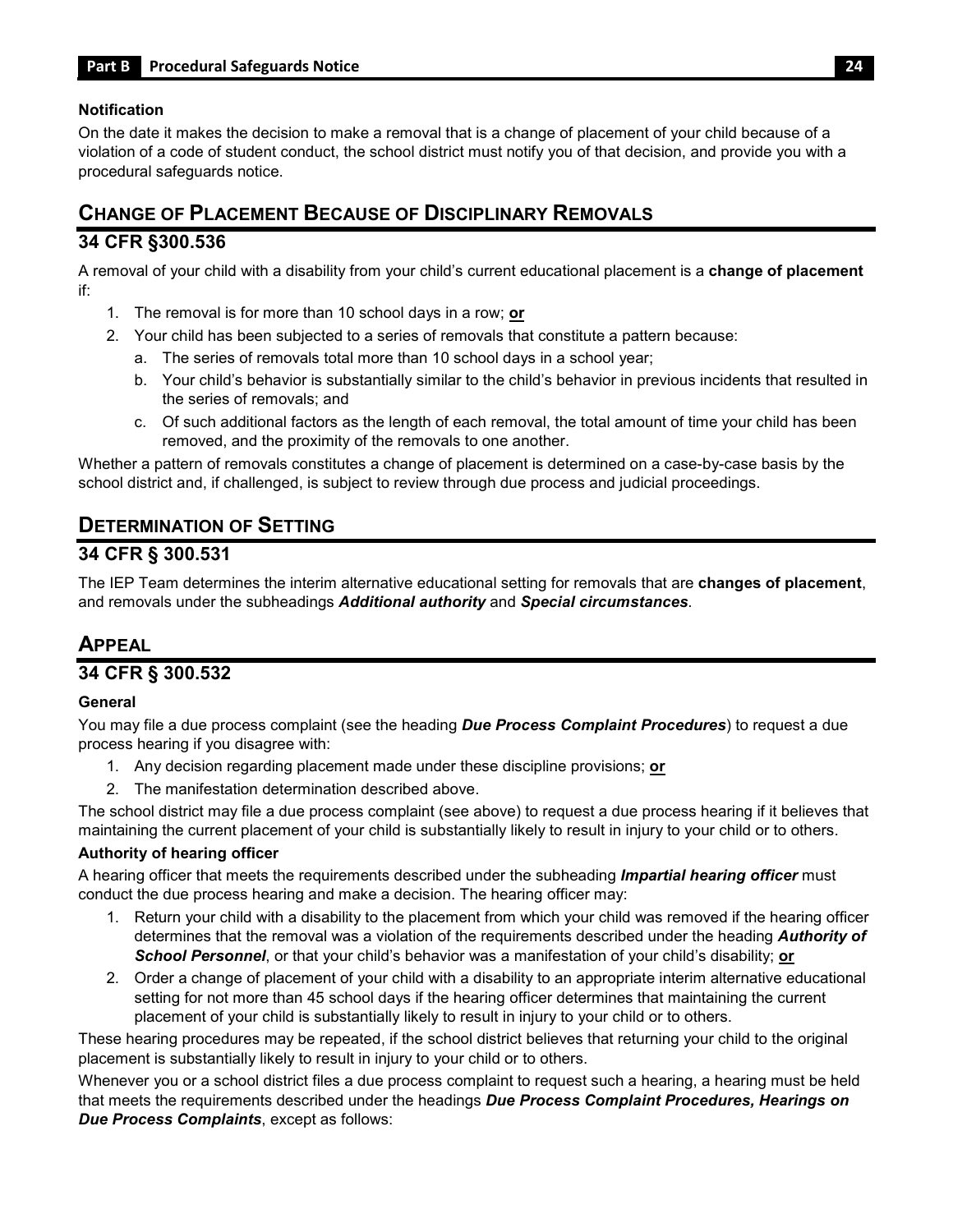- 1. The State Educational Agency or school district must arrange for an expedited due process hearing, which must occur within **20** school days of the date the hearing is requested and must result in a determination within **10** school days after the hearing.
- 2. Unless you and the school district agree in writing to waive the meeting, or agree to use mediation, a resolution meeting must occur within **seven** calendar days of receiving notice of the due process complaint. The hearing may proceed unless the matter has been resolved to the satisfaction of both parties within **15** calendar days of receipt of the due process complaint.
- 3. A State may establish different procedural rules for expedited due process hearings than it has established for other due process hearings, but except for the timelines, those rules must be consistent with the rules in this document regarding due process hearings.

 You or the school district may appeal the decision in an expedited due process hearing in the same way as for decisions in other due process hearings (see the heading *Appeal*).

## <span id="page-27-0"></span>**PLACEMENT DURING APPEALS**

### **34 CFR §300.533**

 your child must (unless you and the State Educational Agency or school district agree otherwise) remain in the When, as described above, you or the school district file a due process complaint related to disciplinary matters, interim alternative educational setting pending the decision of the hearing officer, or until the expiration of the time period of removal as provided for and described under the heading *Authority of School Personnel*, whichever occurs first.

## <span id="page-27-1"></span>**PROTECTIONS FOR CHILDREN NOT YET ELIGIBLE FOR SPECIAL EDUCATION AND RELATED SERVICES**

### **34 CFR §300.534**

#### **General**

 about the disciplinary action occurred, that your child was a child with a disability, then your child may assert any of If your child has not been determined eligible for special education and related services and violates a code of student conduct, but the school district had knowledge (as determined below) before the behavior that brought the protections described in this notice.

#### **Basis of knowledge for disciplinary matters**

A school district will be deemed to have knowledge that your child is a child with a disability if, before the behavior that brought about the disciplinary action occurred:

- 1. You expressed concern in writing to supervisory or administrative personnel of the appropriate educational agency, or to your child's teacher that your child is in need of special education and related services;
- 2. You requested an evaluation related to eligibility for special education and related services under Part B of IDEA; **or**
- behavior demonstrated by your child directly to the school district's director of special education or to other 3. Your child's teacher or other school district personnel expressed specific concerns about a pattern of supervisory personnel of the school district.

#### **Exception**

A school district would not be deemed to have such knowledge if:

- 1. You have not allowed an evaluation of your child or have refused special education services; **or**
- 2. Your child has been evaluated and determined to not be a child with a disability under Part B of IDEA.

#### **Conditions that apply if there is no basis of knowledge**

 If prior to taking disciplinary measures against your child, a school district does not have knowledge that your child without disabilities who engage in comparable behaviors. is a child with a disability, as described above under the sub-headings *Basis of knowledge for disciplinary matters* and *Exception*, your child may be subjected to the disciplinary measures that are applied to children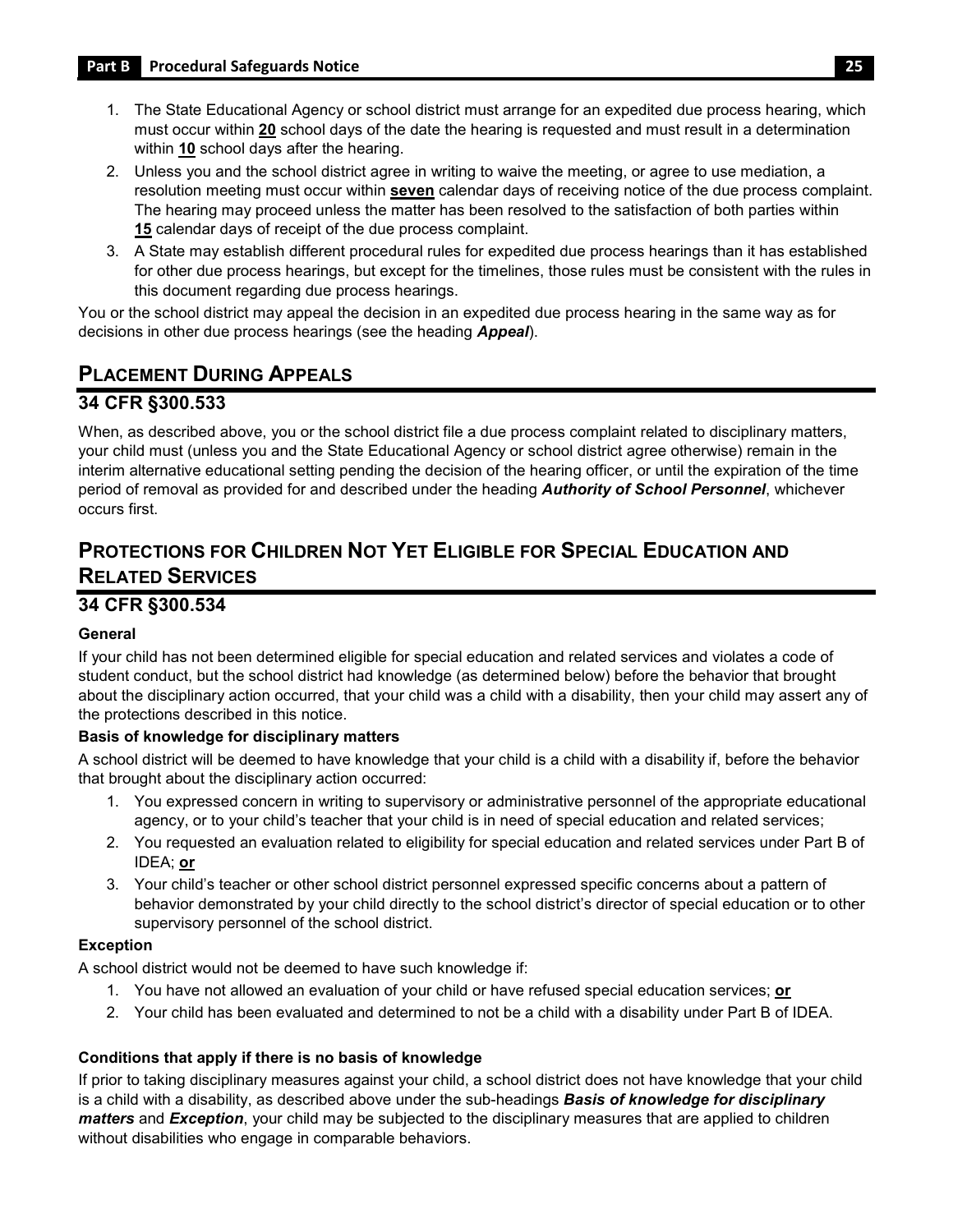However, if a request is made for an evaluation of your child during the time period in which your child is subjected to disciplinary measures, the evaluation must be conducted in an expedited manner.

 Until the evaluation is completed, your child remains in the educational placement determined by school authorities, which can include suspension or expulsion without educational services.

If your child is determined to be a child with a disability, taking into consideration information from the evaluation conducted by the school district, and information provided by you, the school district must provide special education and related services in accordance with Part B of IDEA, including the disciplinary requirements described above.

## <span id="page-28-0"></span> **REFERRAL TO AND ACTION BY LAW ENFORCEMENT AND JUDICIAL AUTHORITIES**

#### **34 CFR §300.535**

Part B of IDEA does not:

- 1. Prohibit an agency from reporting a crime committed by a child with a disability to appropriate authorities; **or**
- 2. Prevent State law enforcement and judicial authorities from exercising their responsibilities with regard to the application of Federal and State law to crimes committed by a child with a disability.

#### **Transmittal of records**

If a school district reports a crime committed by a child with a disability, the school district:

- 1. Must ensure that copies of the child's special education and disciplinary records are transmitted for consideration by the authorities to whom the agency reports the crime; **and**
- 2. May transmit copies of the child's special education and disciplinary records only to the extent permitted by FERPA.